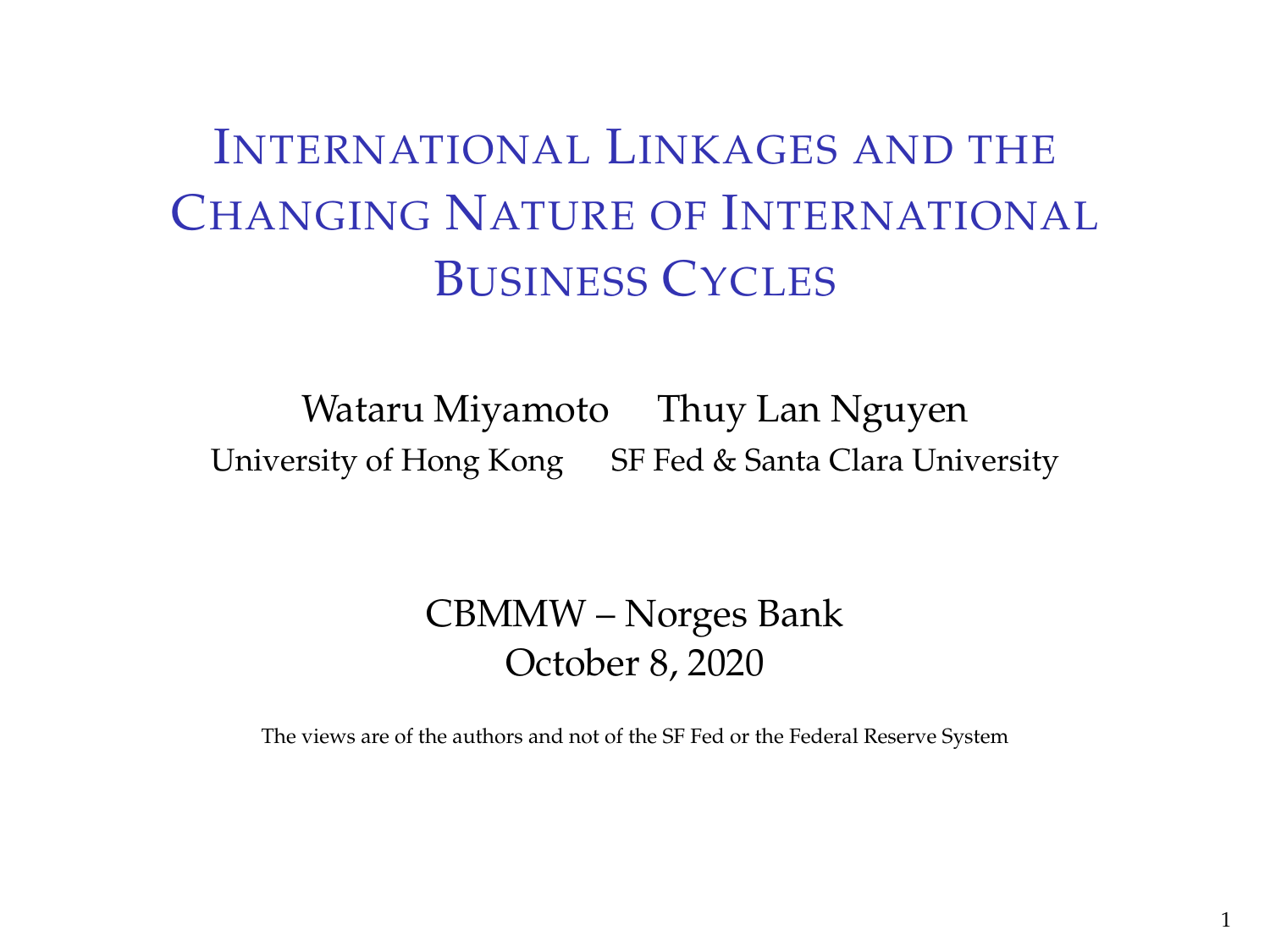#### INTERNATIONAL LINKAGES

- $\triangleright$  Change in total trade shares: Increase in openness in most countries
	- (Exports+Imports) over VA in manufacturing increased from 80% in 1970 to nearly 250% in 2007 at median.

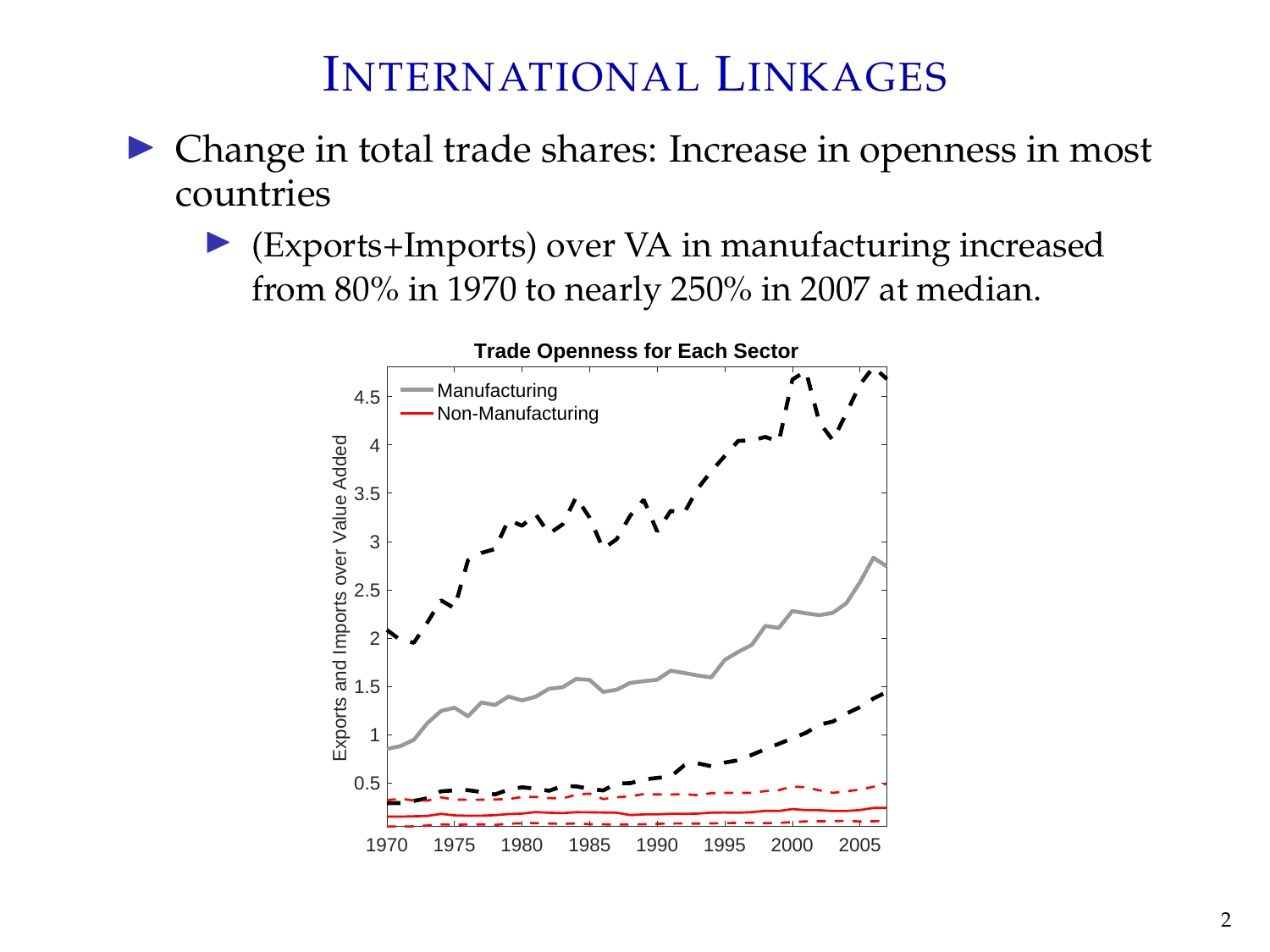#### INTERNATIONAL LINKAGES

 $\blacktriangleright$  Change in trade partners

 $\triangleright$  Example: US trades more with China and Mexico than with Japan in 2007

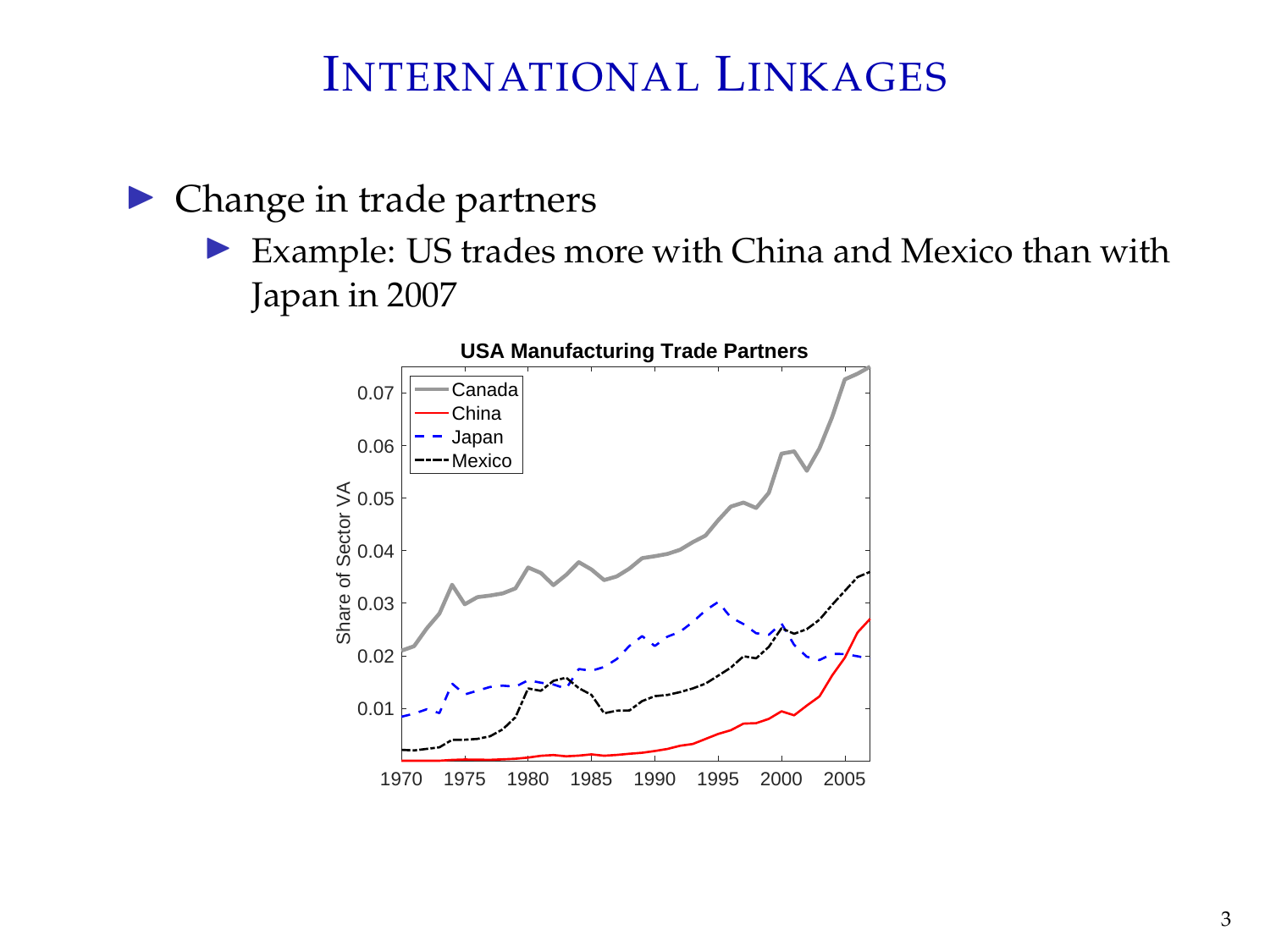## CHANGING NATURE OF BUSINESS CYCLES



 $\blacktriangleright$  The median 10-year rolling over standard deviations of the HP-filtered output, consumption and investment in 23 countries between 1970 and 2007.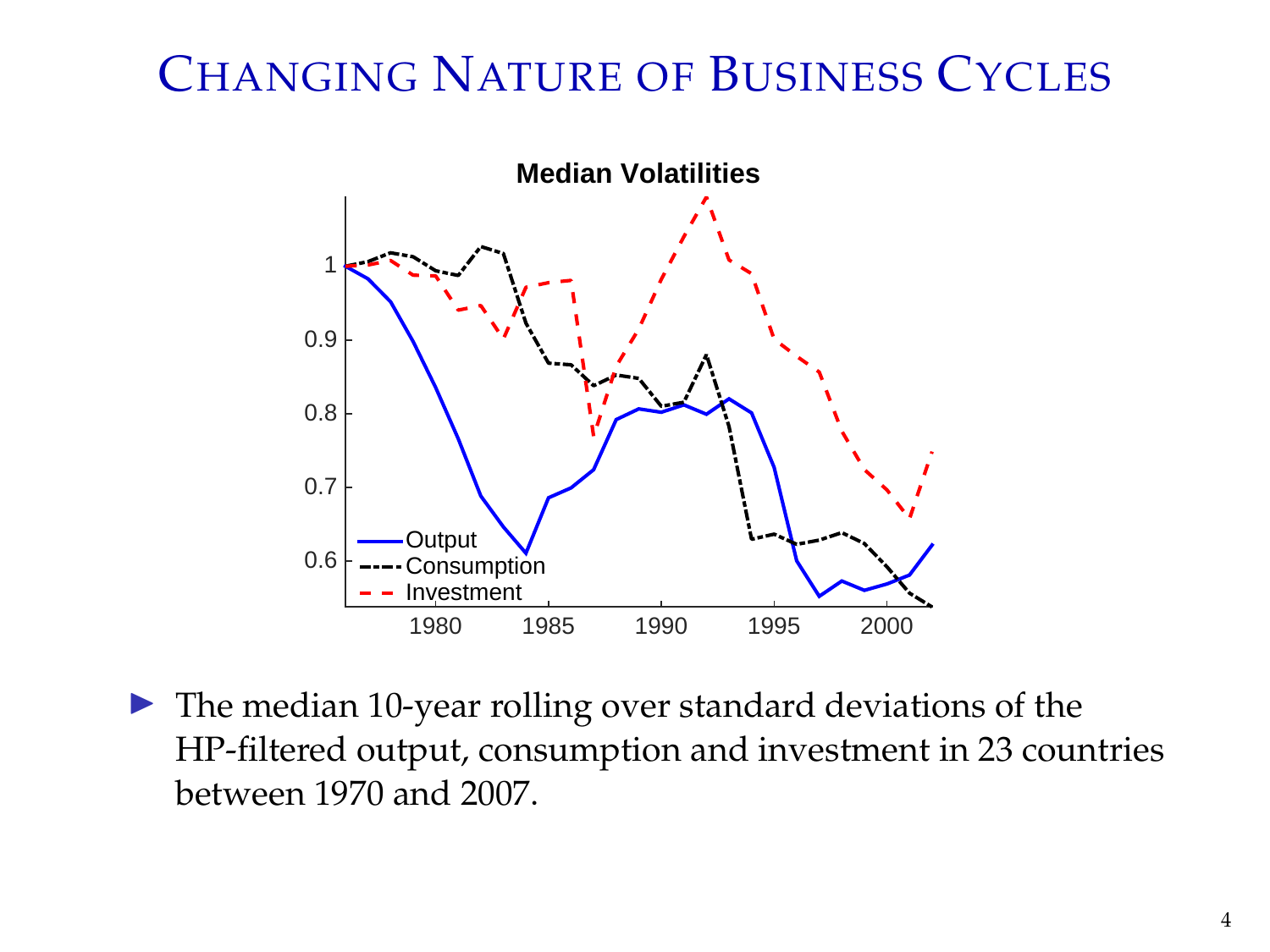# OUR PAPER

- $\triangleright$  Question: To what extent does change in international input-output linkages affect business cycles in different countries?
- ▶ Approach: Build a 24-country 2-sector augmented IRBC model
	- ▶ Match with World IO table changes from 1970–2007
	- ▶ Decompose total effects of World IO table changes into several channels

#### $\blacktriangleright$  Answer:

- $\triangleright$  Changes in international input-output linkages explain 15% of drop in output volatilities at median in the baseline
	- $\triangleright$  Compare to about 40% in the data
- $\blacktriangleright$  The effects are heterogeneous across countries
- $\blacktriangleright$  International linkages tend to stabilize domestic volatilities but more risk from foreign shocks
- $\triangleright$  Estimates depend on degrees and mechanism of transmission in the model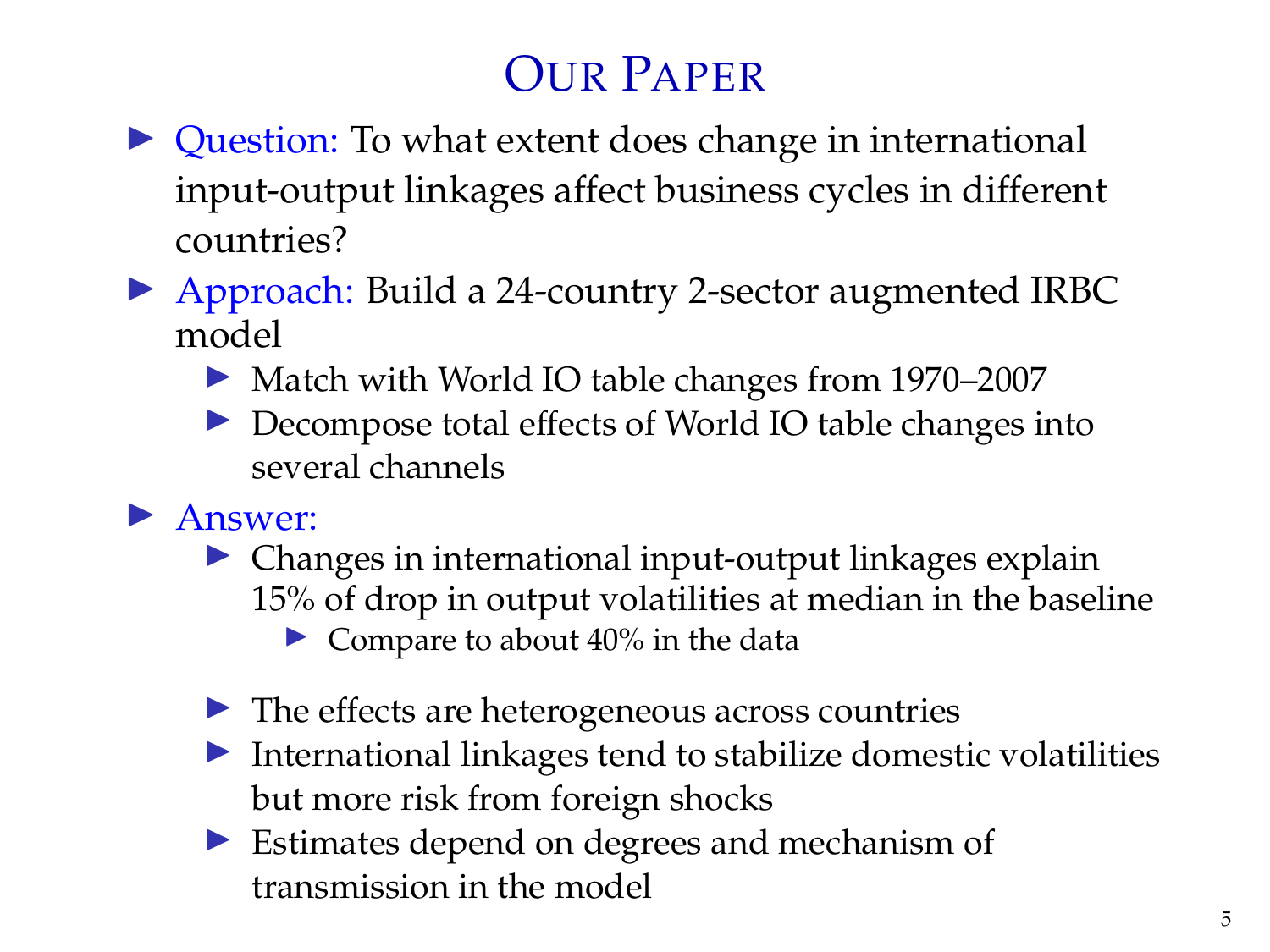## RELATIONSHIP BETWEEN INTERNATIONAL LINKAGES AND OUTPUT VOLATILITY

- ▶ 2 country 2 sector model: Canada and the US
- $\triangleright$  Varies trade shares in manufacturing sector

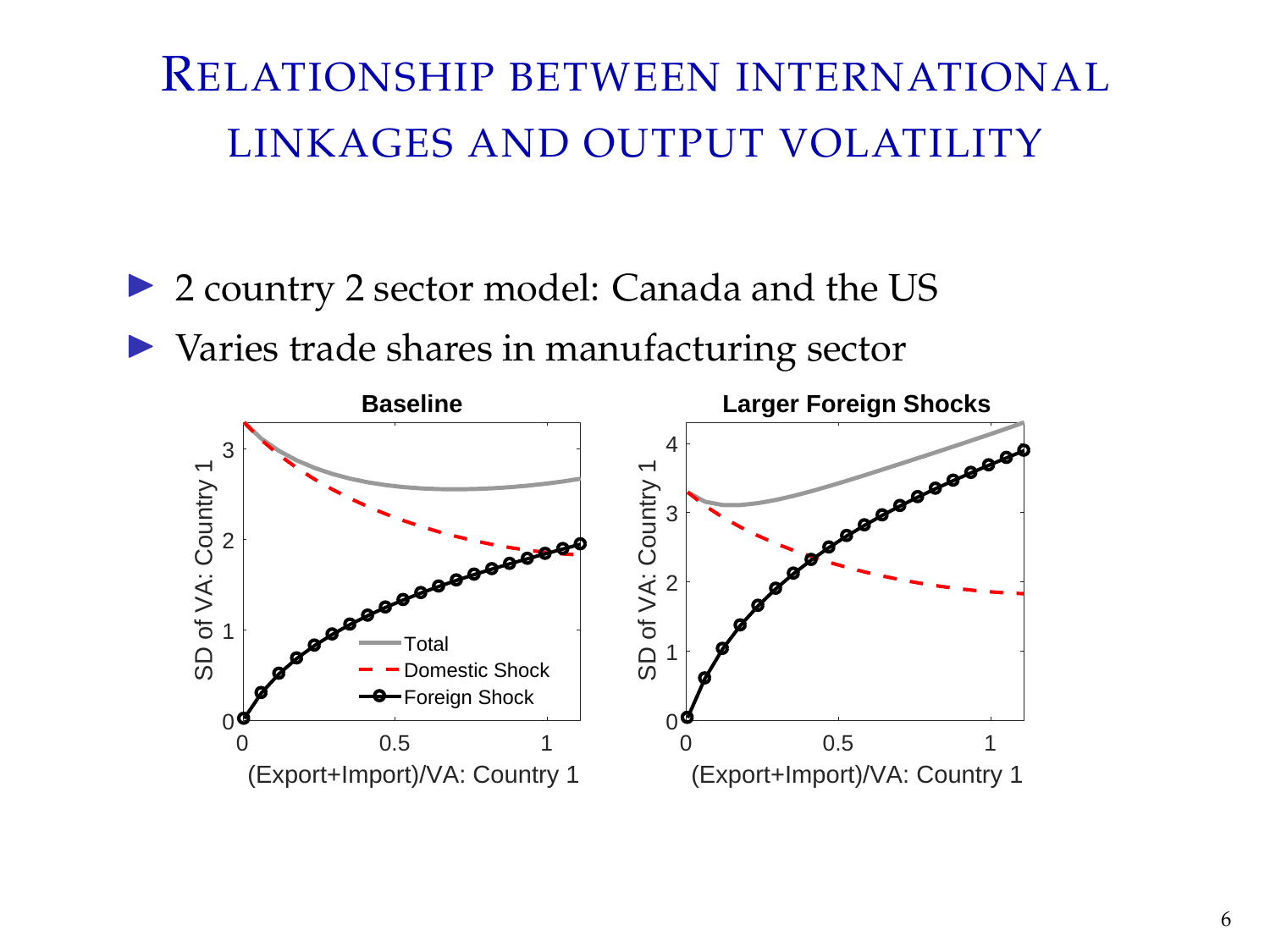# WORLD IO CHANGES & CHANGING **VOLATILITIES**

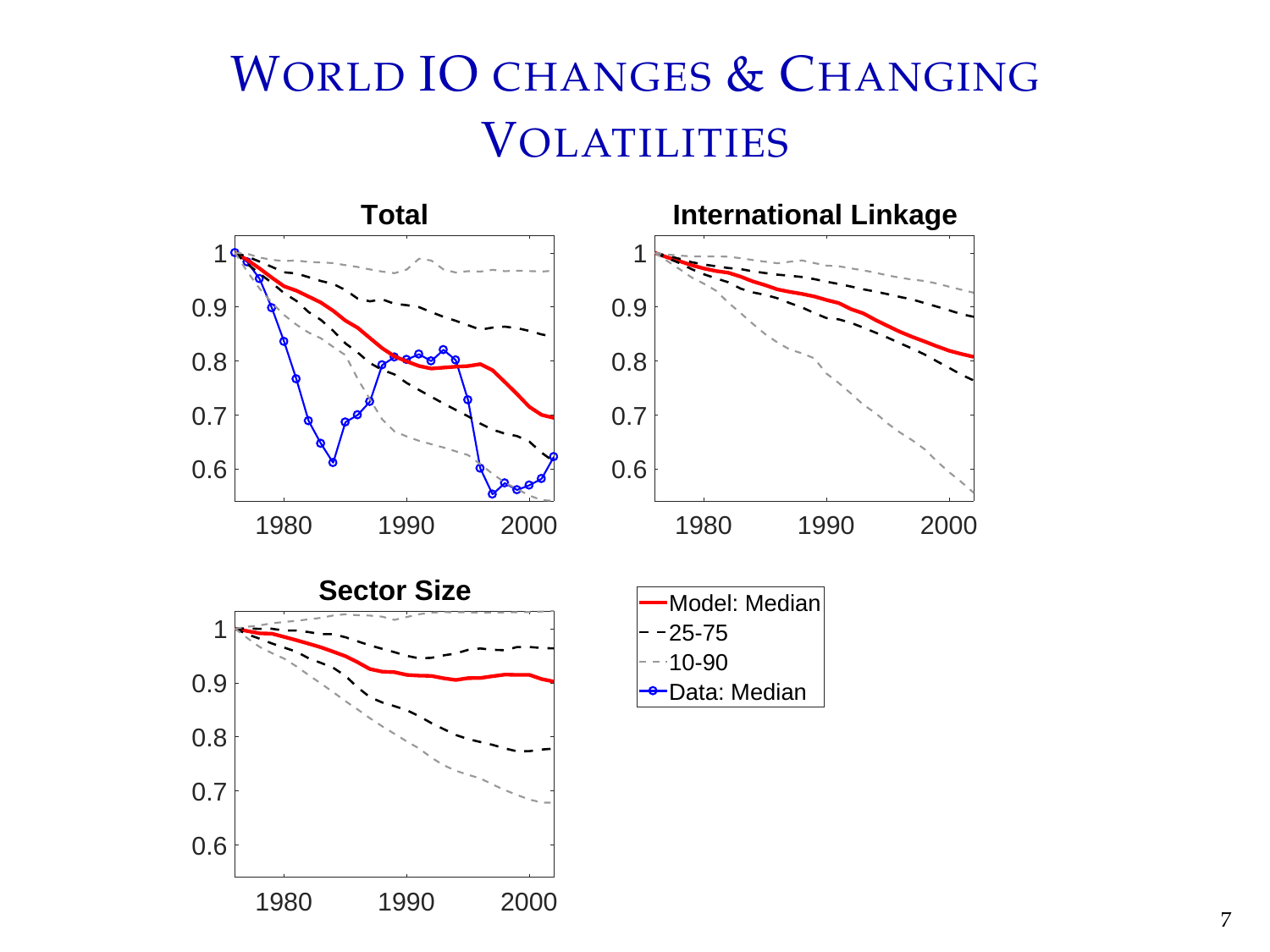# WORLD IO CHANGES & CHANGING OUTPUT VOLATILITIES: HETEROGENEITY

<span id="page-7-0"></span>[All countries](#page-45-0) [Relative Sizes](#page-44-0)

0.85 0.9



1980 1990 2000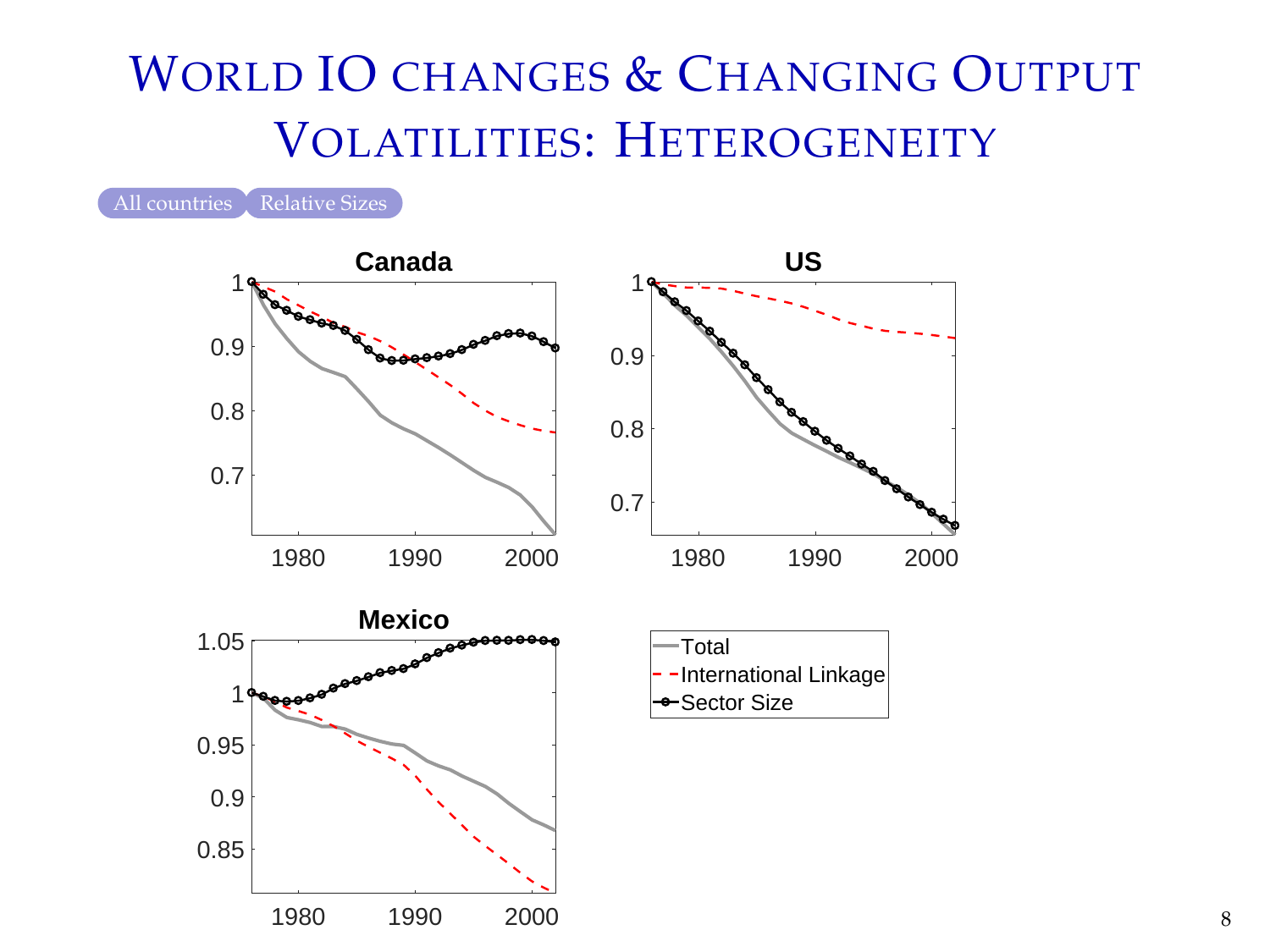#### MULTIPLIERS OVER TIME

*ω*(*year*) based on entire World IO Table change

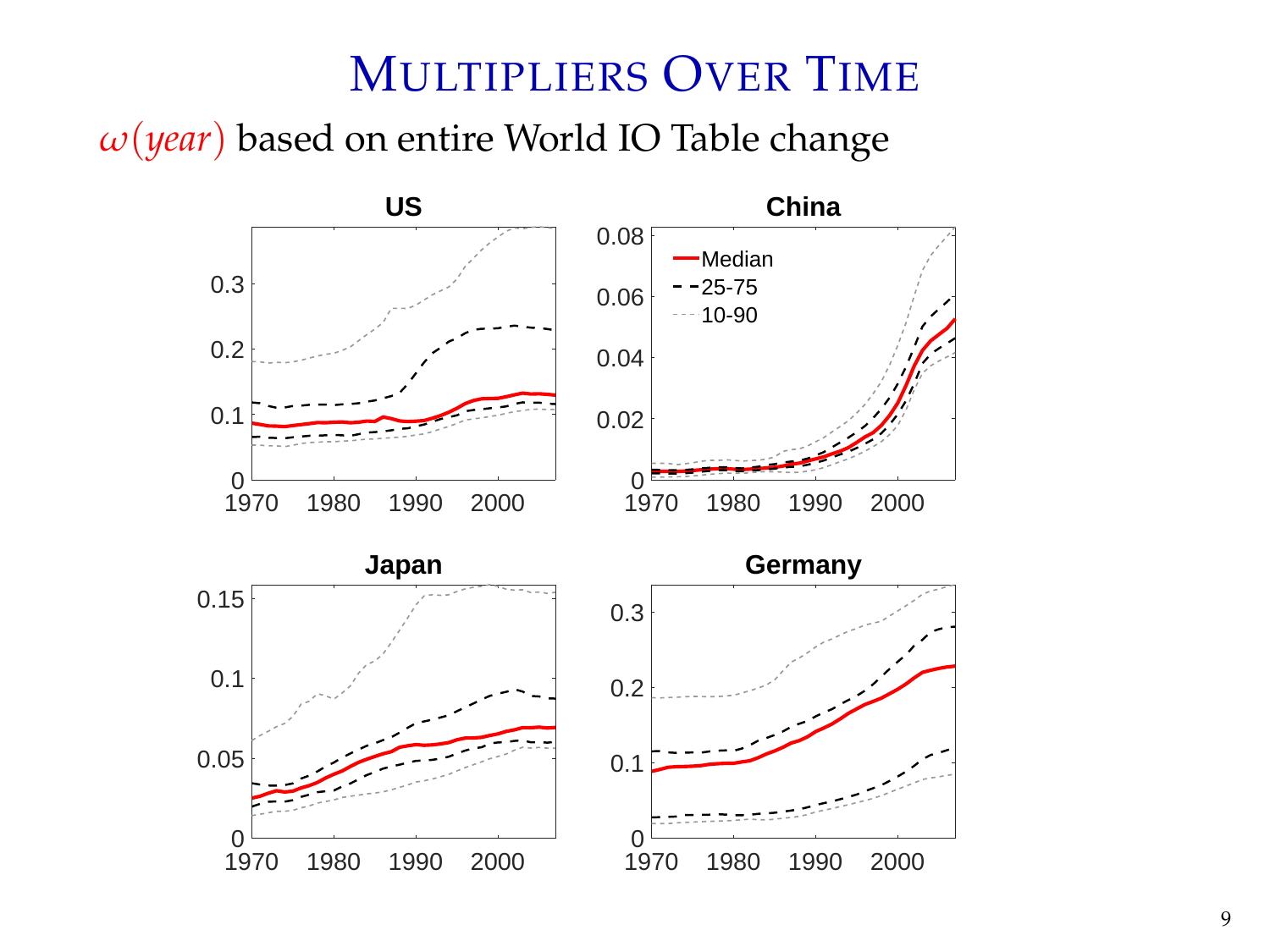#### **FULL PRESENTATION**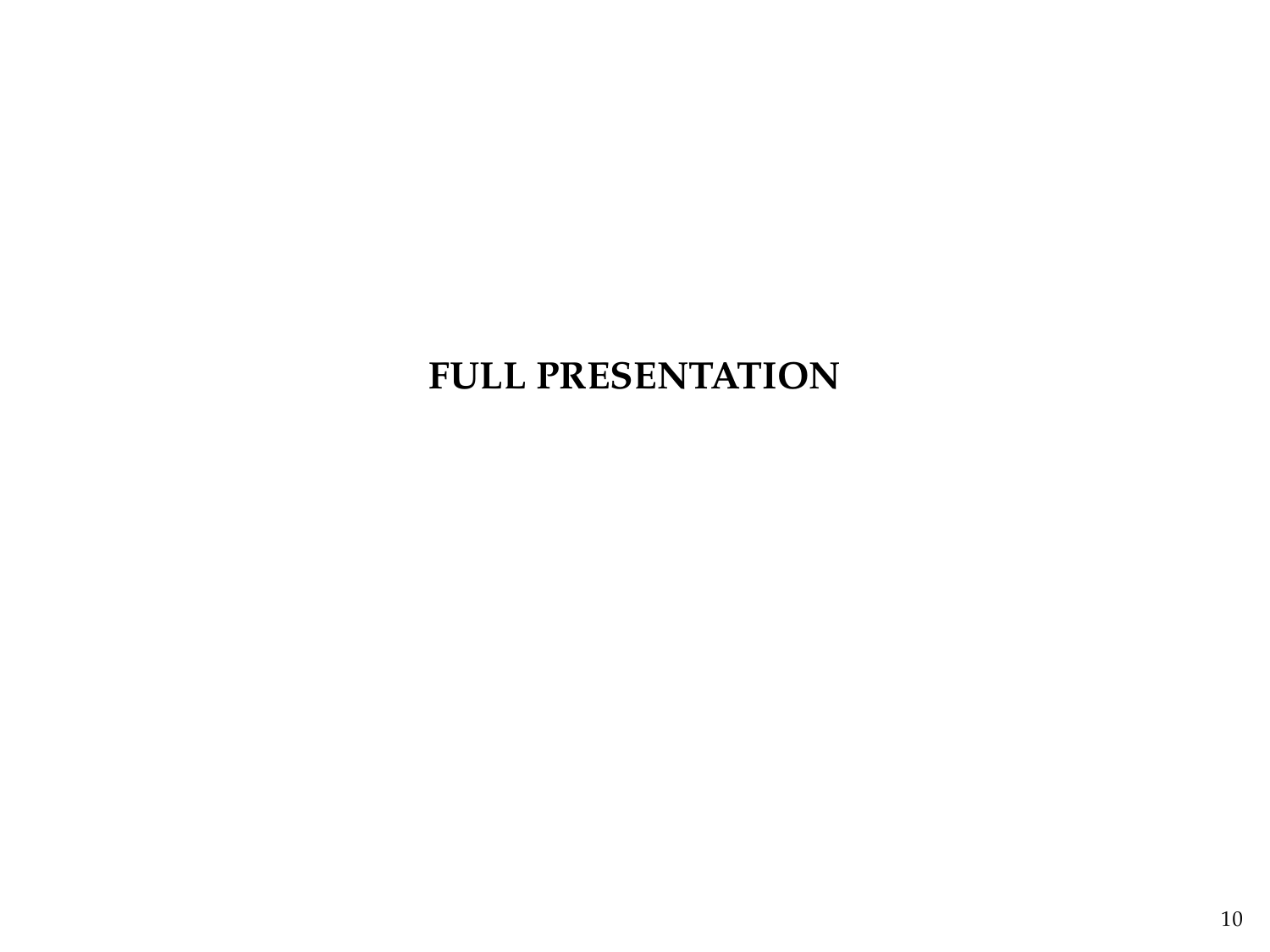### RELATED LITERATURE

 $\triangleright$  Accounting volatility changes using network structure

- I Foerster et al. (2011), Moro (2012), Carvalho and Gabaix (2013), Atalay (2017)
- $\blacktriangleright$  Trade, Diversification, and Volatilities
	- $\blacktriangleright$  di Giovanni and Levchenko (2009), Caselli et al. (2017)
- $\blacktriangleright$  International Business Cycle Comovement
	- BKK (1992), Kose and Yi (2002), Burstein et al. (2008), Johnson (2013), Davis and Huang (2011), Liao and Santacreu (2015), Nosal et al. (2015), Miyamoto and Nguyen (2017), de Soyres (2018)
- $\triangleright$  Role of intermediate good trade
	- I Burstein et al. (2008), di Giovanni and Levchenko (2010), Bems et al. (2015)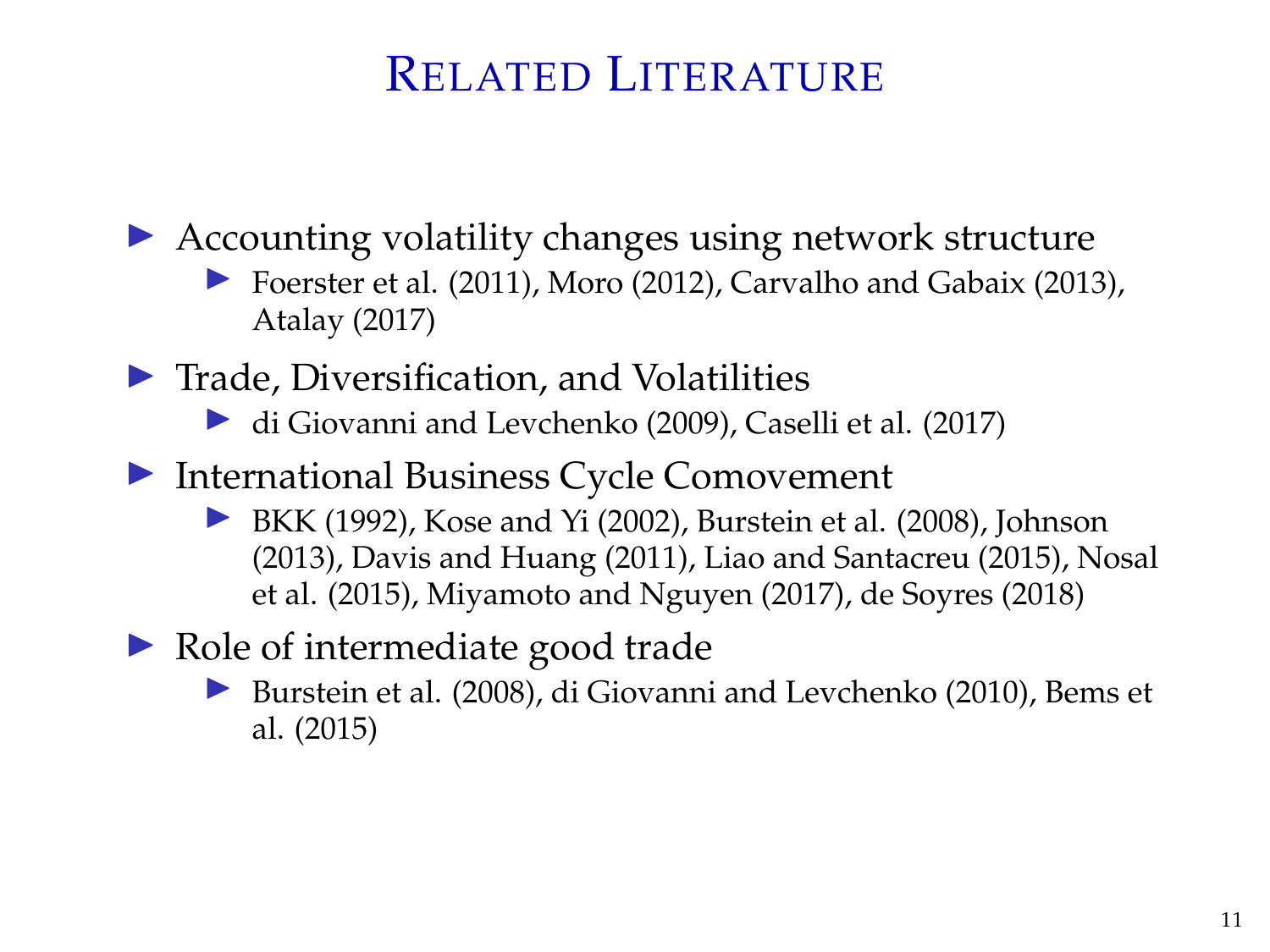## MODEL OVERVIEW

- ▶ 24-country, 2-sector augmented International Real Business Cycle Model
	- $\triangleright$  To capture the input-output linkages within and across countries and generate endogenous transmission of shocks across countries
- $\blacktriangleright$  Additional Features
	- $\blacktriangleright$  Intermediate goods trade across countries and sectors
	- $\blacktriangleright$  Variable capacity utilization
	- $\triangleright$  Variable markup generated by firms' entry and exit
	- $\blacktriangleright$  Investment adjustment cost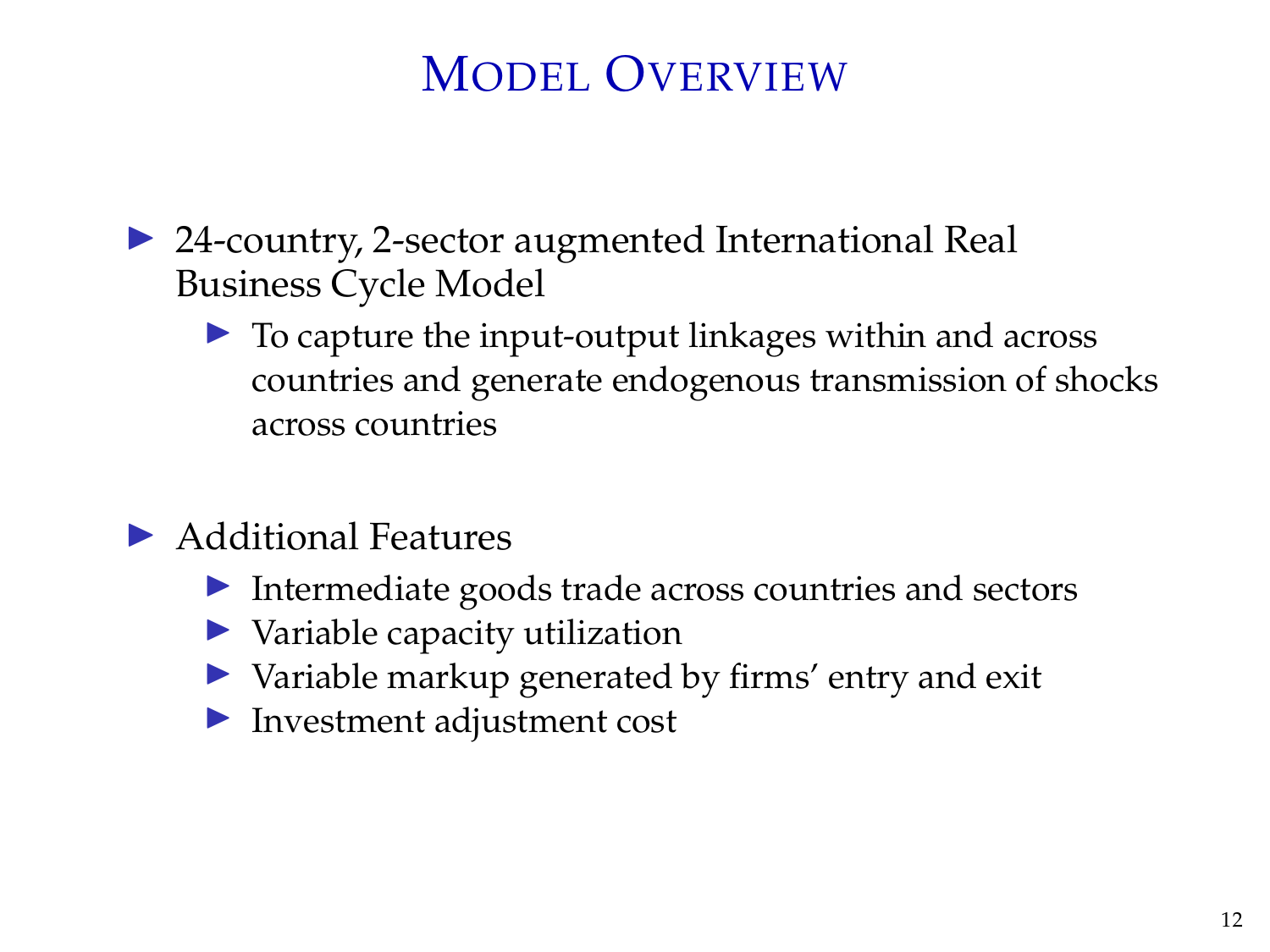### PRODUCTION OVERVIEW

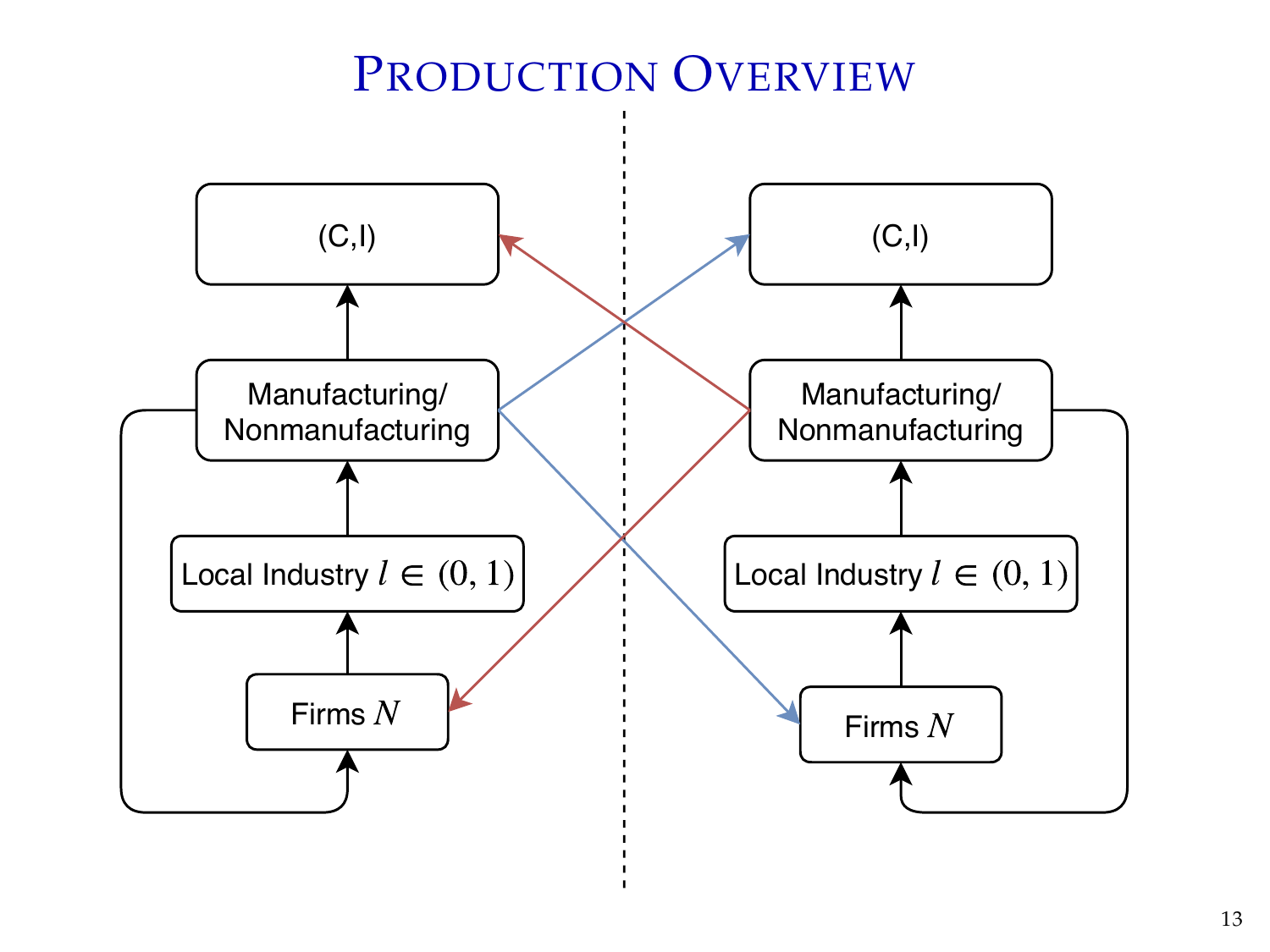# FINAL AND INTERMEDIATE GOODS PRODUCTION

 $\blacktriangleright$  Final good firms produce consumption goods:

$$
C(i) = \left[\sum_{s=1}^{S} (\omega_{CF}(s,i))^{\frac{1}{\gamma_F}} \left(f_C(s,i)\right)^{\frac{\gamma_F-1}{\gamma_F}}\right]_{\text{sectoral final composite good}}^{\frac{\gamma_F}{\gamma_F-1}}
$$

$$
f_C(s,i) = \left[\sum_{j=1}^{I} (\omega_{Cf}((j,s),i))^{\frac{1}{\gamma_f}} \left(f((j,s),i)\right)^{\frac{\gamma_f-1}{\gamma_f}}\right]_{\text{shipment from country }j \text{ to } i}^{\frac{\gamma_f}{\gamma_f-1}}
$$

 $\triangleright$  Similar for Investment *I*(*i*) and Intermediate goods *M*(*i*)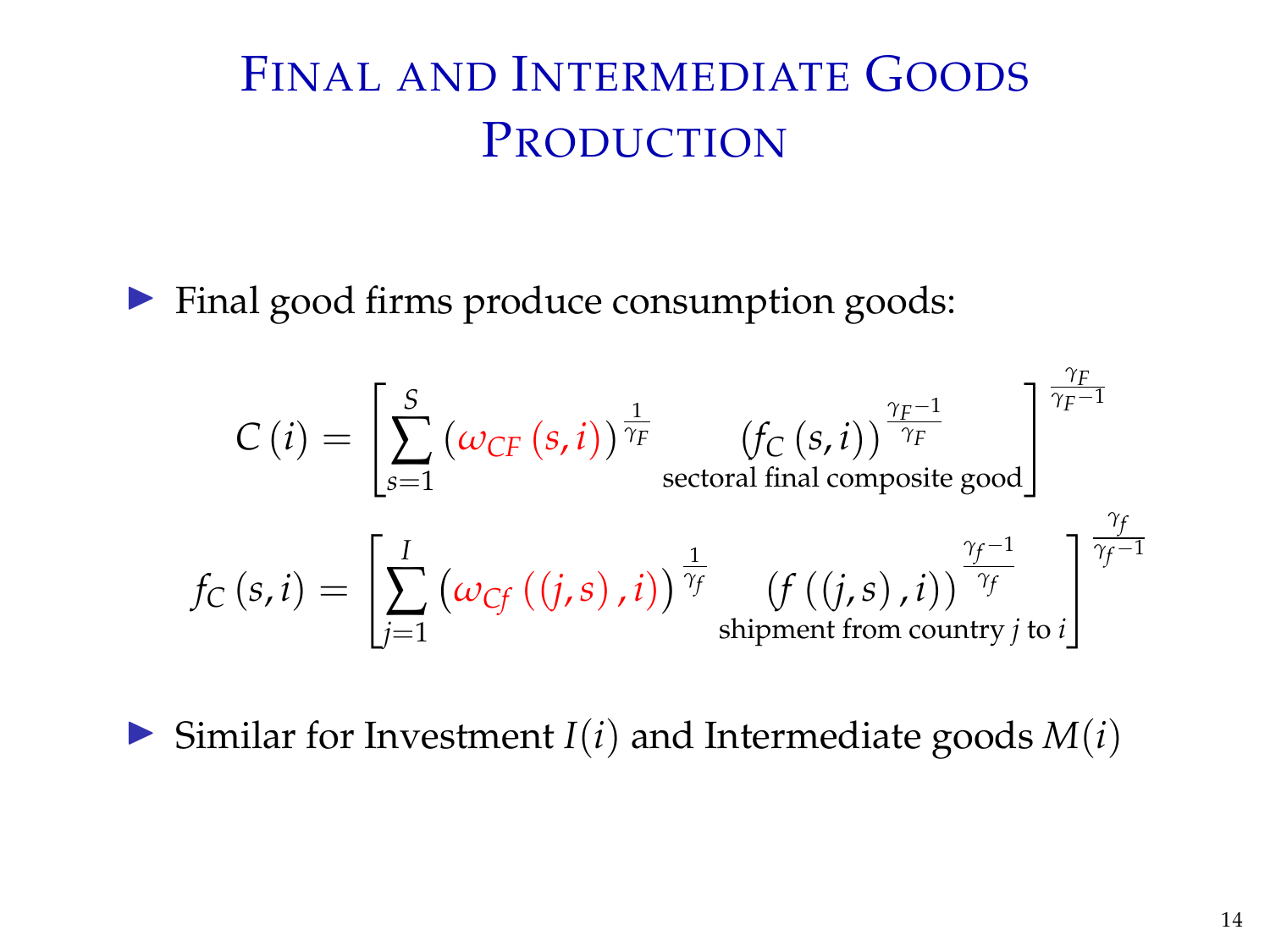## RAW OUTPUT PRODUCTION

Firms have market power, modeled by firms' entry and exit (Jaimovich and Floetotto (2008 JME))

Variable markup: depending on states of business cycles, high in slumps and low in booms

- $\triangleright$  Each local industry has a limited number of firms
- ▶ Local output *L* (*i*,*s*|*l*) where  $l \in [0, 1]$

$$
L(i,s|l) = N_f(i,s|l)^{-\frac{1}{\gamma_L-1}} \left[ \sum_{k=1}^{N_f} q(i,s|l,f)^{\frac{\gamma_L-1}{\gamma_L}} \right]^{\frac{\gamma_L}{\gamma_L-1}}
$$

Raw sector output is given by:

$$
Q(i,s) = \left[ \int_0^1 L(i,s|l)^{\frac{\gamma_Q-1}{\gamma_Q}} dl \right]^{\frac{\gamma_Q}{\gamma_Q-1}}
$$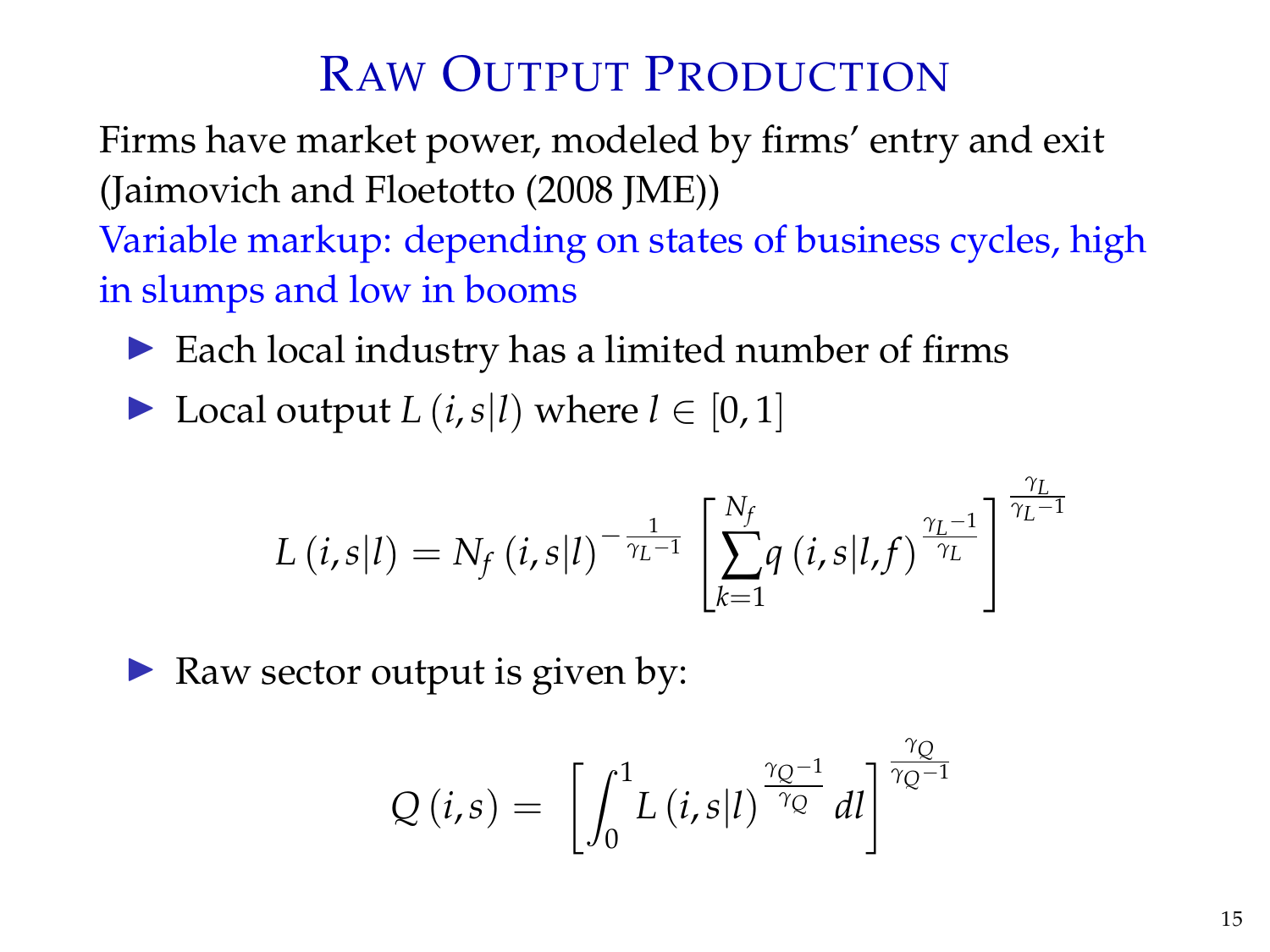## RAW OUTPUT PRODUCTION

▶ Production technology for each firm *f*:

$$
q(i,s|l,f) = \begin{bmatrix} \omega_q(i,s)^{\frac{1}{\gamma_q}} \left( A(i,s) K(i,s|l,f)^{\alpha} H(i,s|l,f)^{1-\alpha} \right)^{\frac{\gamma_q-1}{\gamma_q}} \\ + \left( 1 - \omega_q(i,s) \right)^{\frac{1}{\gamma_q}} \left( M(i,s|l,f) \right)^{\frac{\gamma_q-1}{\gamma_q}} \\ -\phi(i,s) \end{bmatrix}^{\frac{\gamma_q-1}{\gamma_q-1}}
$$

**Productivity process:** 

$$
\ln A_t (i,s) = \rho_A \ln A_{t-1} (i,s) + e_t^A (i,s)
$$

*γq*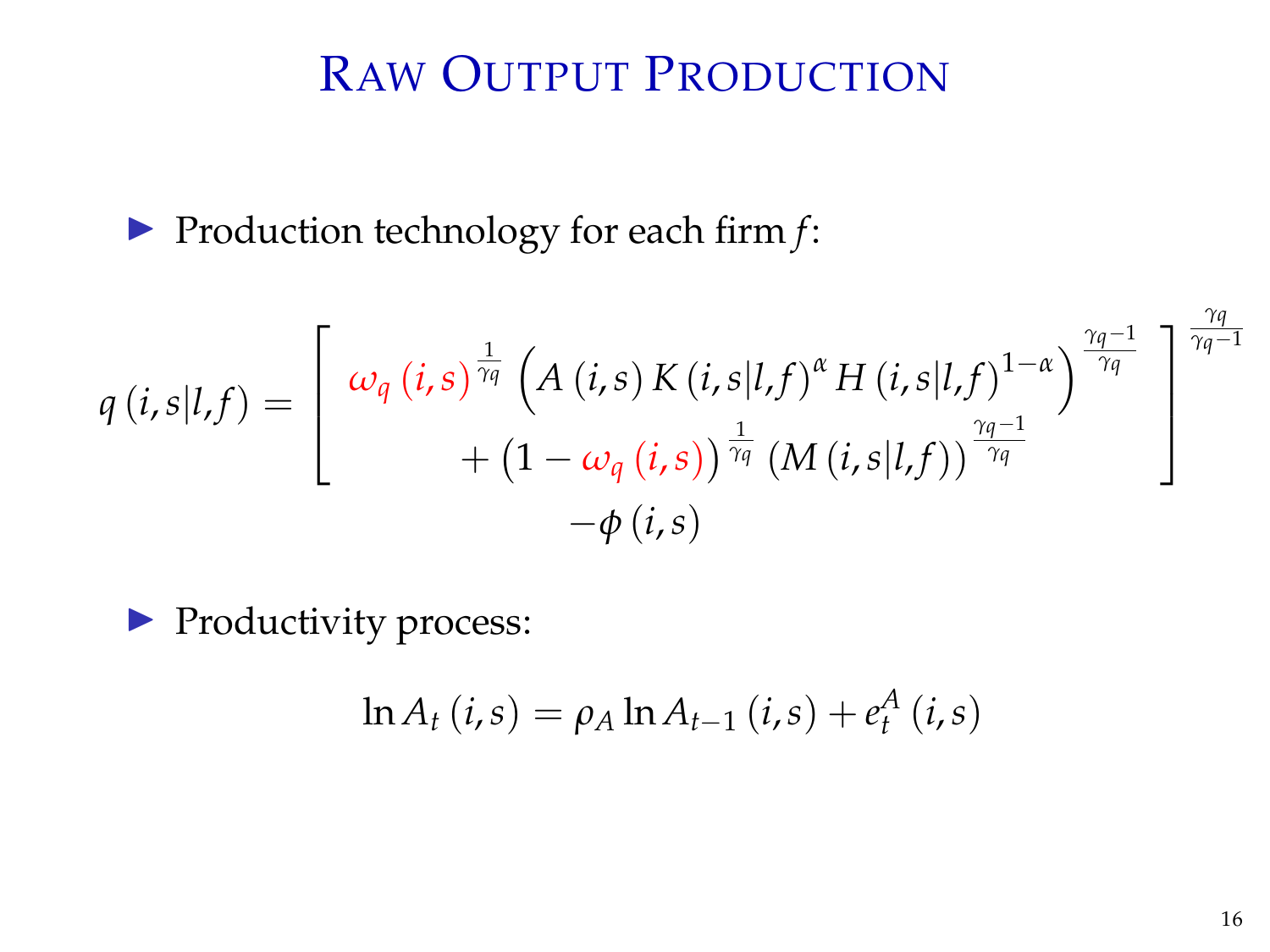#### **HOUSEHOLDS**

$$
\max \mathbb{E}_0 \sum_{t=0}^{\infty} \beta^t U(C(i), H(i))
$$

subject to budget constraint:

$$
C_t(i) + p_t^I(i)I_t(i) + \mathbb{E}_t \varepsilon_t(i)r_{t,t+1}B_{t+1}(i) \le
$$
  
 
$$
W_t(i)H_t(i) + R_t^k(i) (u_t(i)K_t(i)) + \varepsilon_t(i)B_t(i)
$$

Capital accumulation:

$$
K_{t+1}(i) \leq (1 - \delta(u_t(i))) K_t(i) + I_t(i) \left( 1 - S\left(\frac{I_t(i)}{I_{t-1}(i)}\right) \right)
$$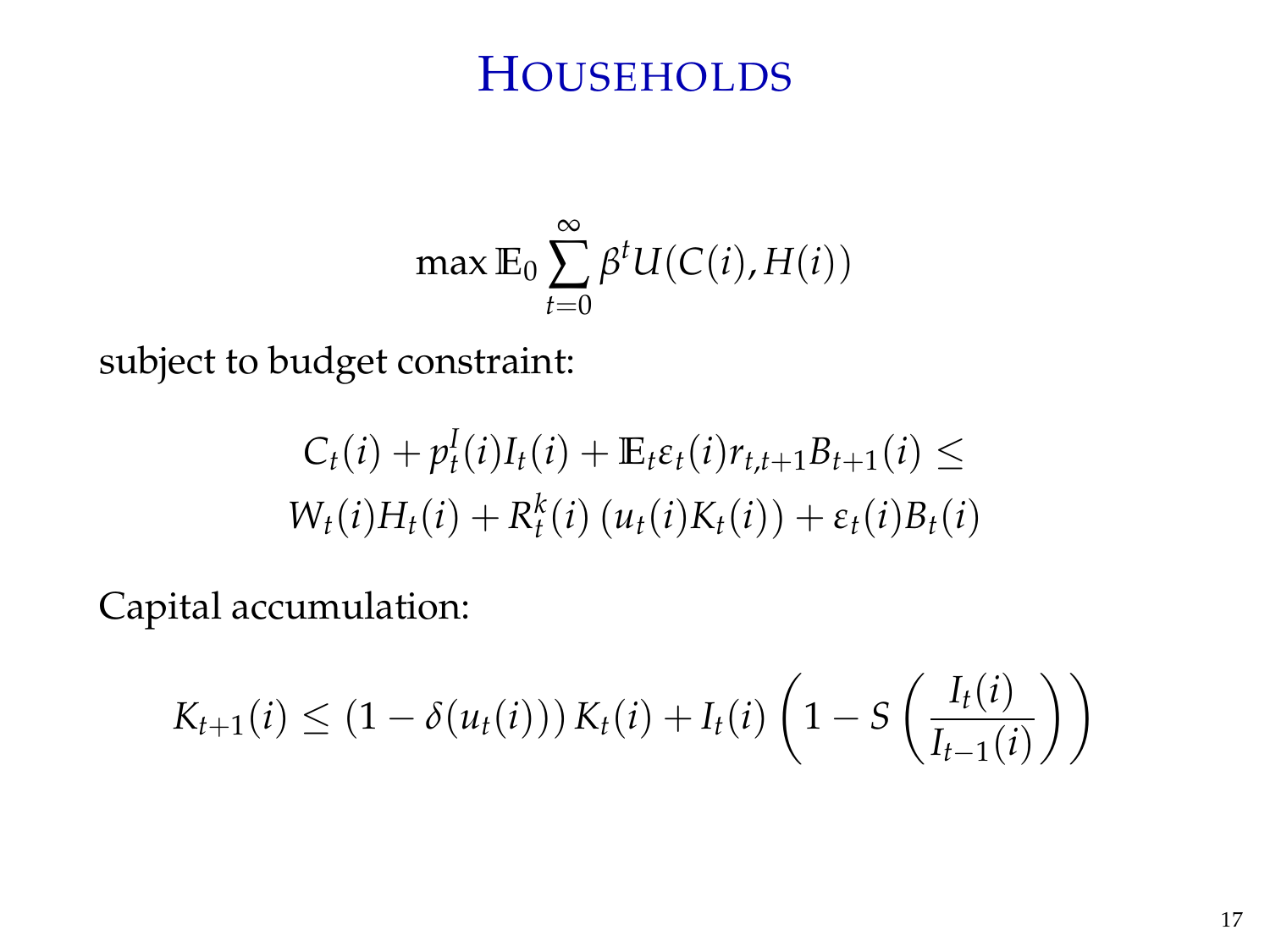#### RESOURCE CONSTRAINTS

$$
n(i) Q(i,s) = \sum_{j=1}^{I} n(j) [f_C((i,s),j) + f_I((i,s),j)]
$$
  
+ 
$$
\sum_{j=1}^{I} \sum_{k=1}^{S} n(j) m((i,s), (j,k))
$$

where  $n(i)$  is the size of country *i*.

Additionally,  $\sum_{s=1}^{S} H(i, s) = H(i)$  and  $\sum_{s=1}^{S} K(i, s) = u(i)K(i)$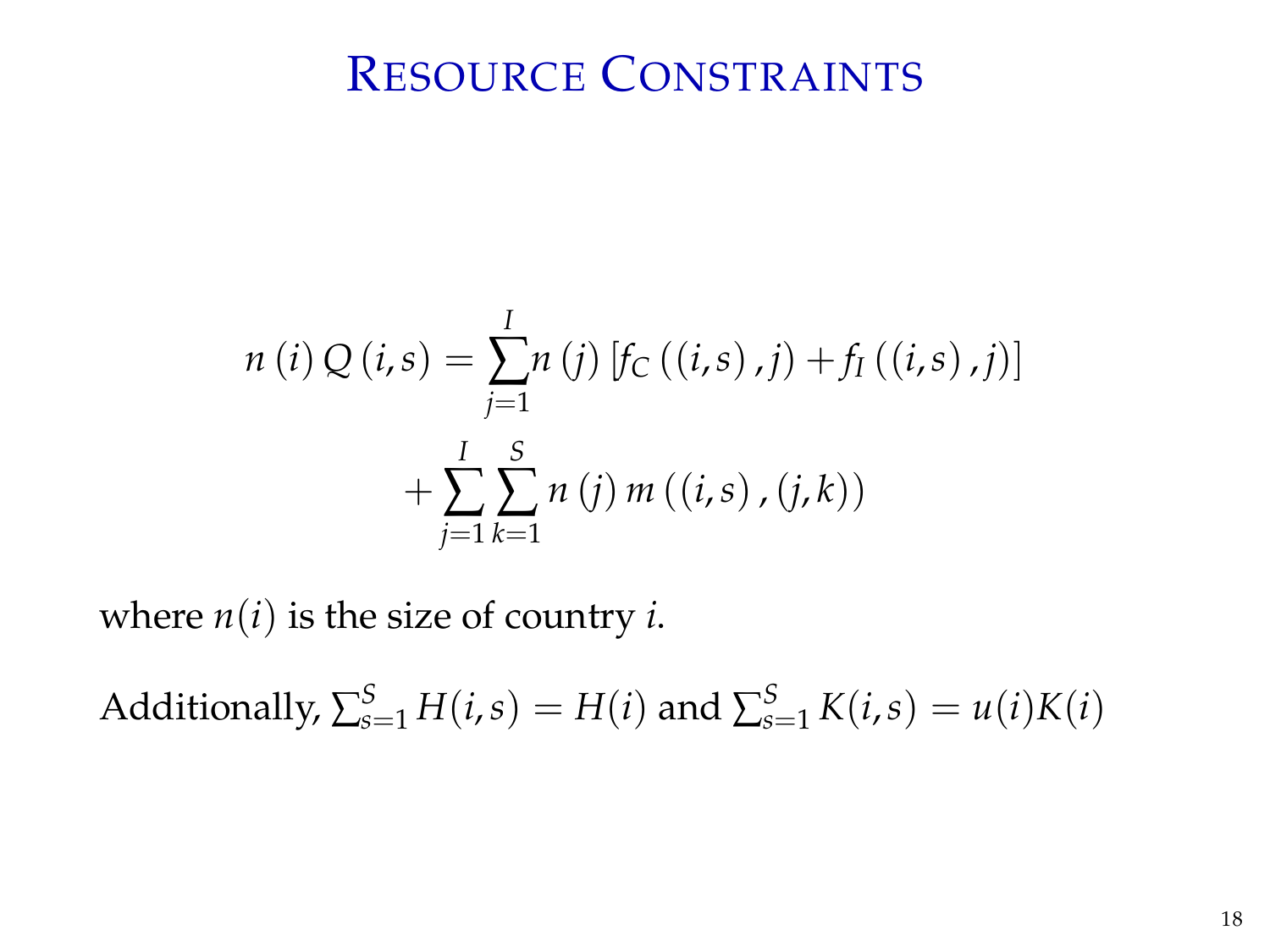# SHOCK TRANSMISSION: TWO-COUNTRY TWO-SECTOR MODEL

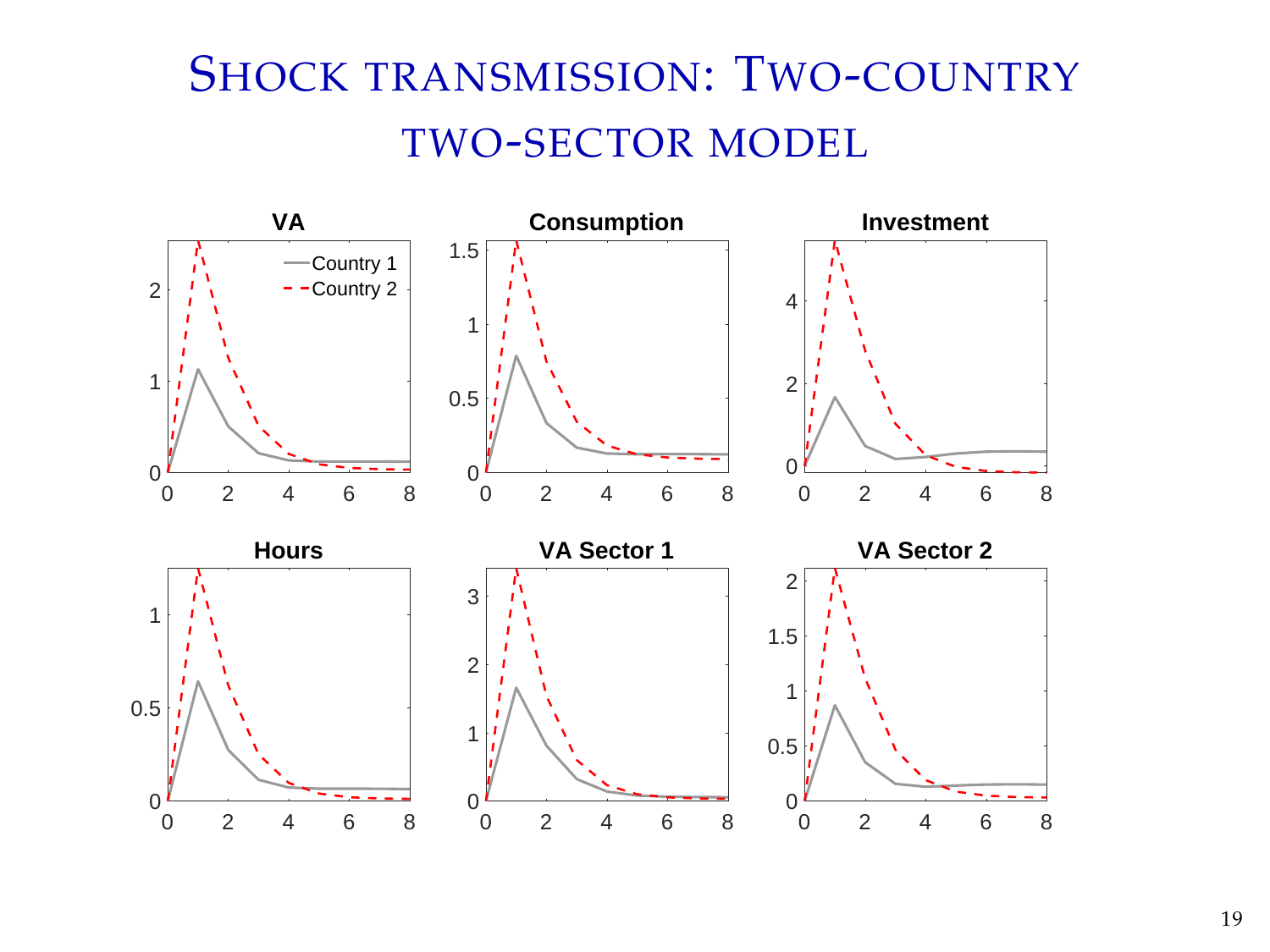## RELATIONSHIP BETWEEN INTERNATIONAL LINKAGES AND OUTPUT VOLATILITY

- ▶ 2 country 2 sector model: Canada and the US
- $\triangleright$  Varies trade shares in manufacturing sector

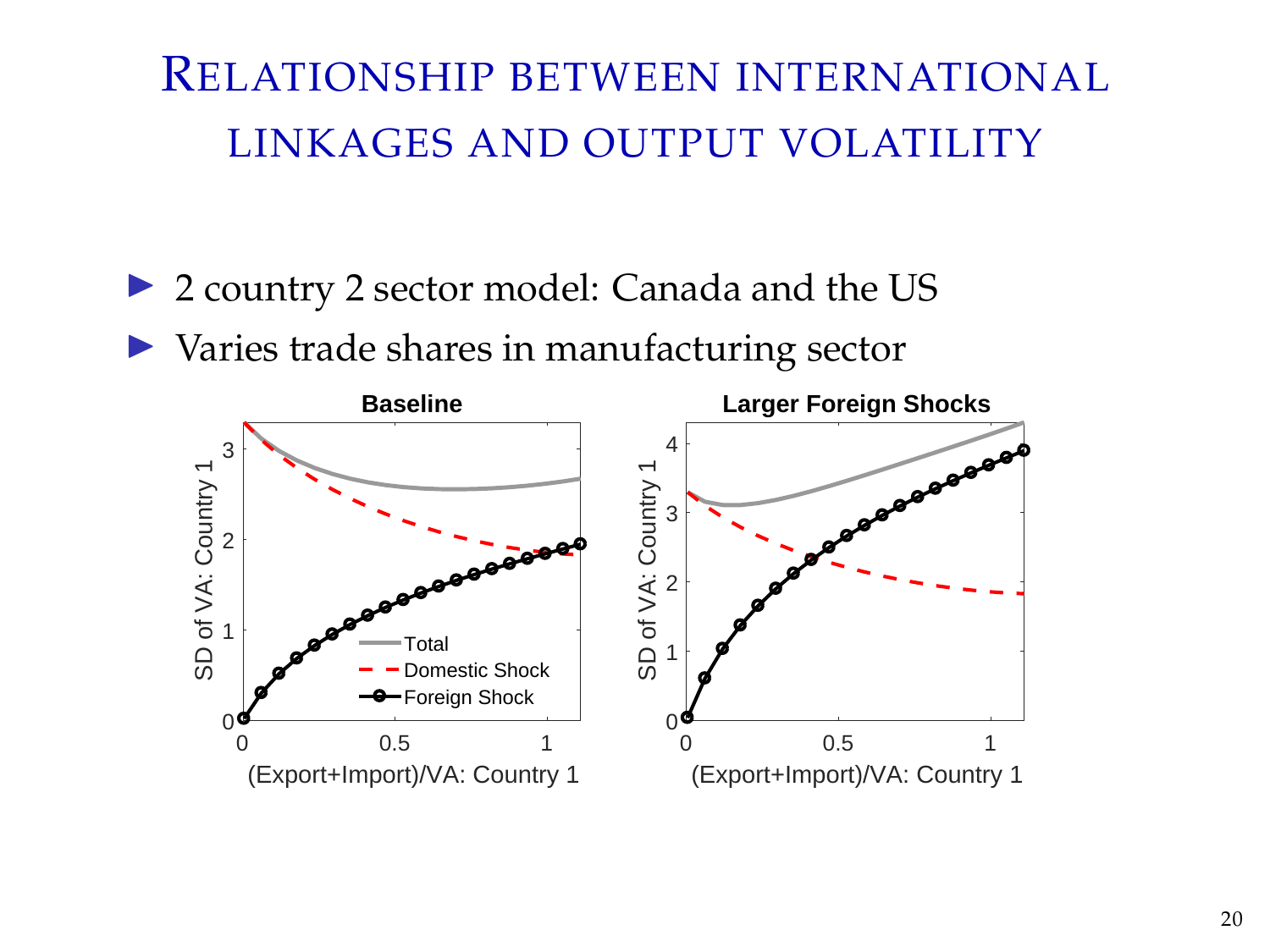# MODEL MECHANISM: WHY VOLATILITY **STABILIZED**

Domestic positive productivity shock

- $\triangleright$  Supply side: domestic firms try to use more intermediate inputs
	- $\triangleright$  More openness  $\Rightarrow$  need foreign intermediate inputs which is not supplied more as no change in foreign productivity ⇒ constrain production relative to closed economy case
- $\triangleright$  Demand side: foreign households/firms try to import domestic goods
	- $▶$  More openness  $⇒$  more dependent on foreign demand  $\Rightarrow$  foreign demand does not increase much as foreign economy is not directly impacted by productivity shock ⇒ constrain demand for domestic goods relative to closed economy case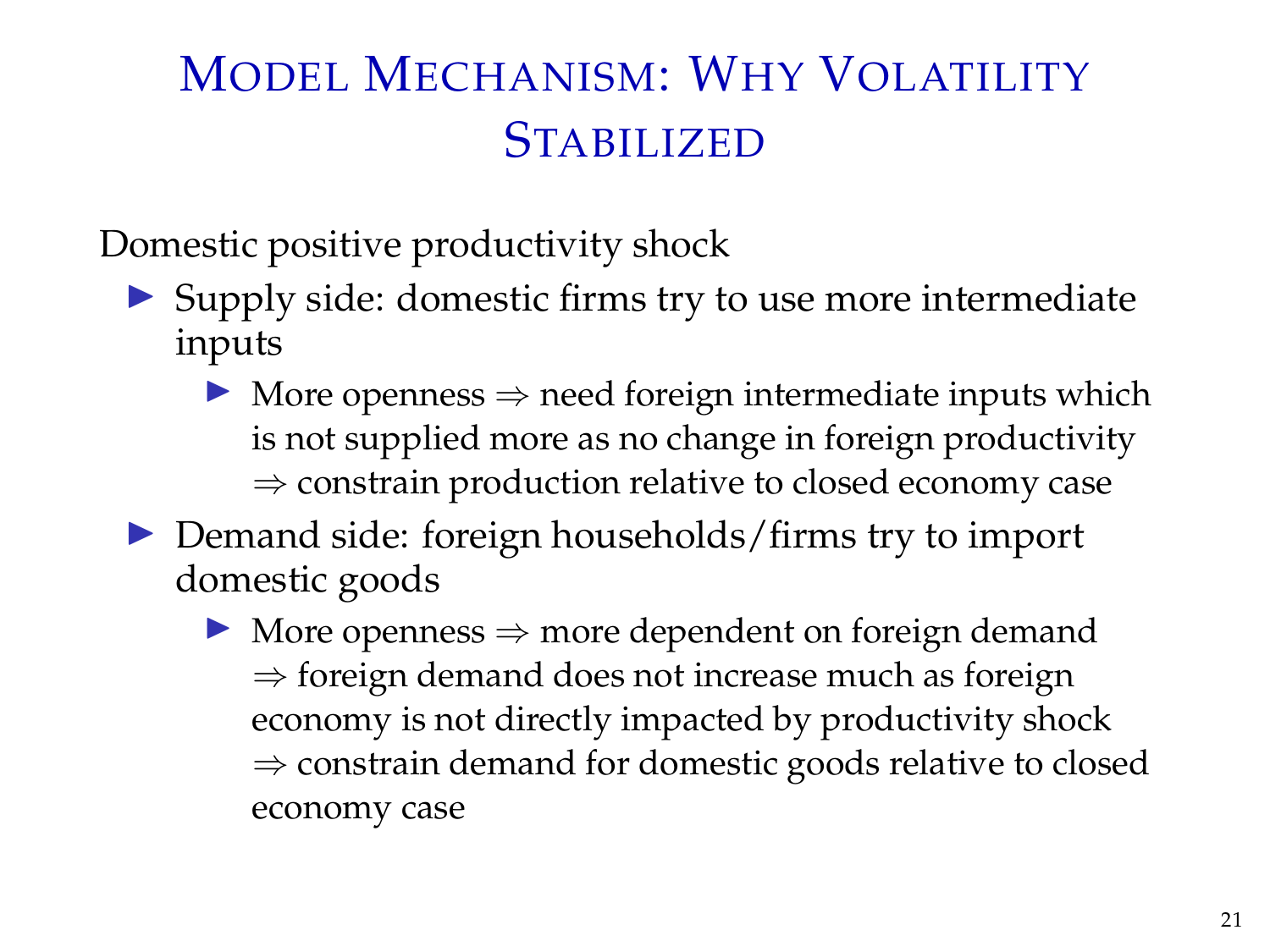## RELATIONSHIP BETWEEN RELATIVE SECTOR SIZE AND OUTPUT VOLATILITY

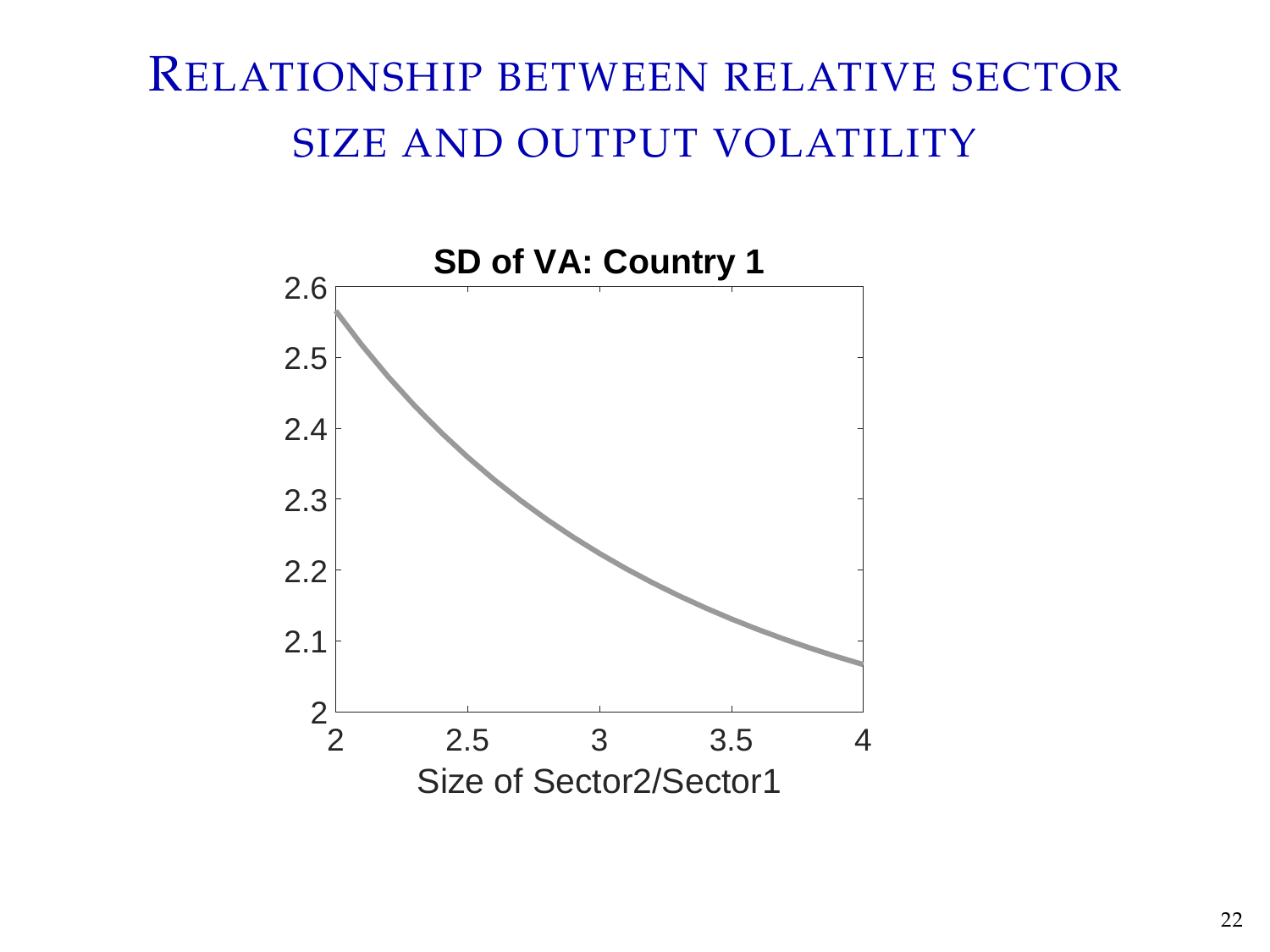## CALIBRATION: DATA

▶ Data for 23 countries between 1970 and 2007

- ▶ Australia, Austria, Belgium, Brazil, Canada, China, Germany, Denmark, Spain, Finland, France, UK, Greece, India, Ireland, Italy, Japan, Korea, Mexico, Netherland, Portugal, Sweden, USA
- $\blacktriangleright$  Several data sources:
	- $\triangleright$  NBER–UN and CEPII detailed bilateral trade data
	- World IO table from Johnson and Noguera (2016)
	- $\triangleright$  OECD quarterly data on output, consumption, investment
	- $\triangleright$  World Bank WDI national account data
	- $\triangleright$  UN data for gross and value added data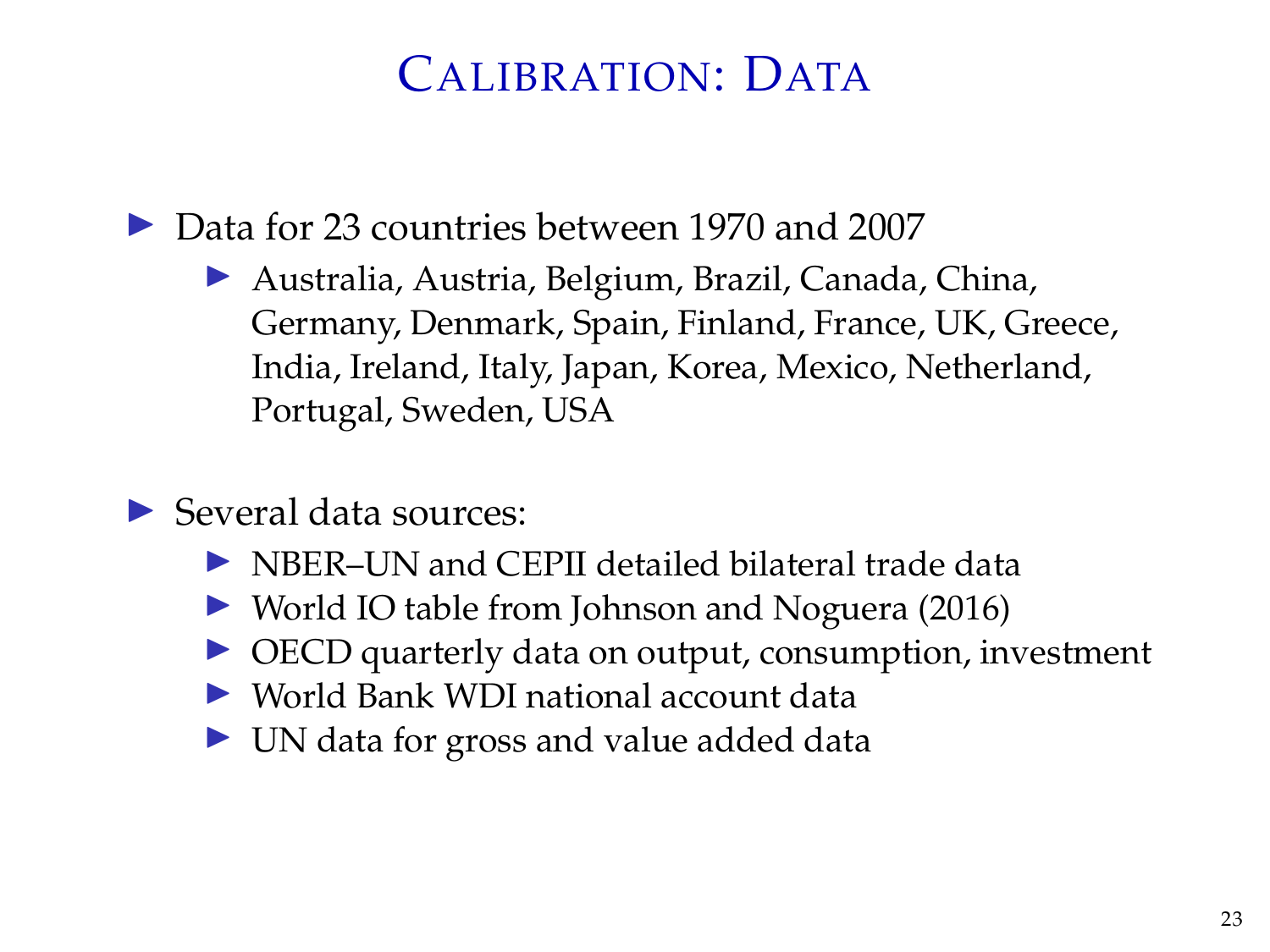## **CALIBRATION**

#### Common parameters:

| Parameter                                            | Value   |                                   |
|------------------------------------------------------|---------|-----------------------------------|
|                                                      | 0.96    | Discount factor                   |
|                                                      | 0.36    | Labor share parameter             |
|                                                      | $0.1\,$ | Depreciation rate                 |
| $\sigma$                                             | 2       | Inverse of IES                    |
| $\upsilon$                                           |         | Inverse of Frisch labor supply    |
| κ                                                    | 0.1     | Wealth effect parameter           |
| $\frac{\delta^{\prime\prime}_u}{\delta^{\prime}_u}u$ | 0.05    | Inverse utilization elasticity    |
| $\gamma_F$                                           |         | ES between sectoral goods         |
| Yf                                                   |         | ES between home and foreign goods |
| $\epsilon_{markup}$                                  | 0.12    | Elasticity of markup              |
| S                                                    | 0.1     | Investment adjustment cost        |
| $\rho_A$                                             |         | Shock persistence                 |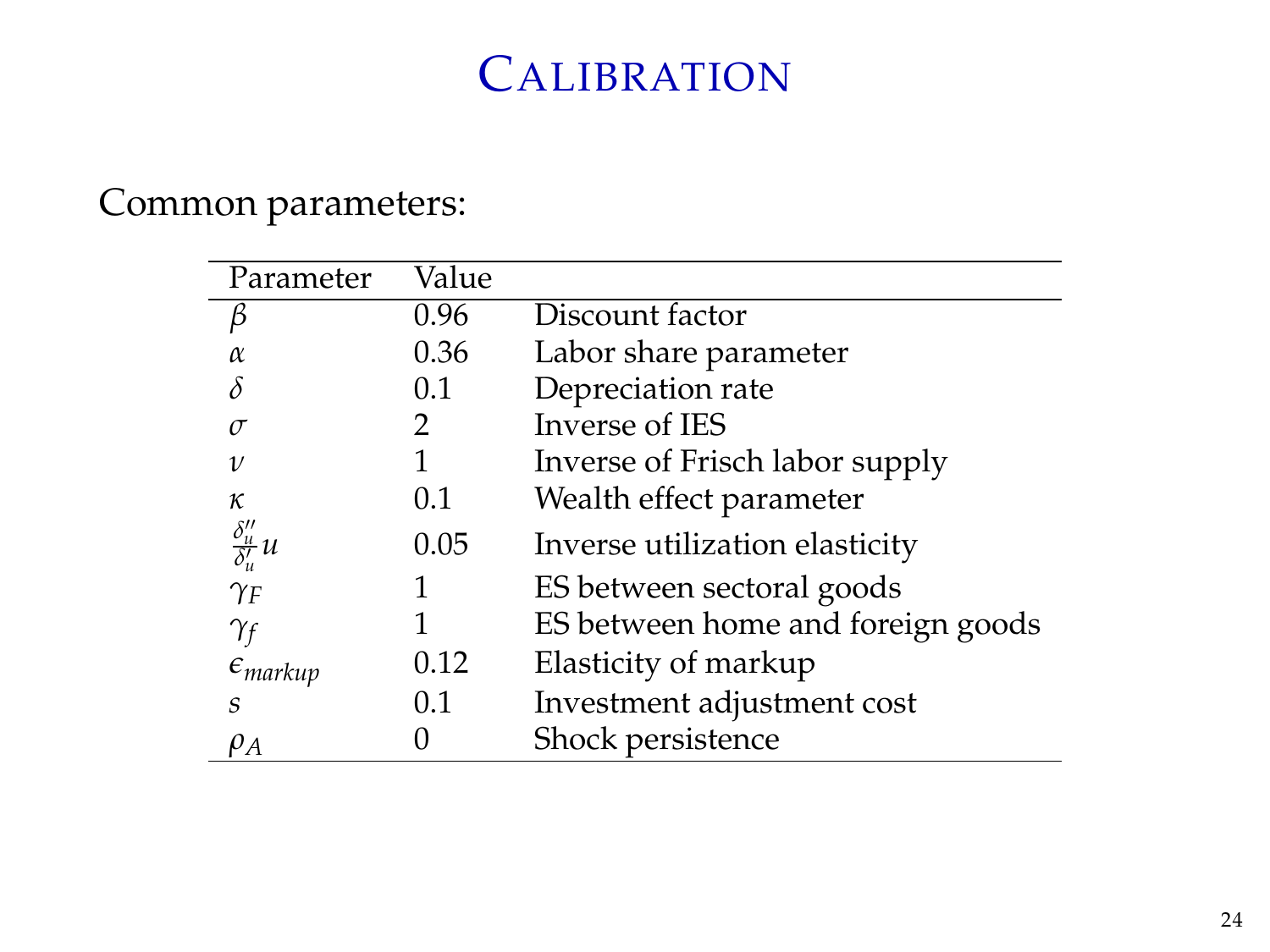## CALIBRATION

#### Calibrate productivity shock standard deviations

- $\triangleright$  Let  $\omega$  be the vector of steady state parameters that include all share and size parameters in IO table
- $\triangleright$  Calibrate  $\omega$ : Average of World IO table (1984–1993)
	- $\blacktriangleright$  Midpoint of the sample
	- $\triangleright$  Average to eliminate the effects of business cycles
- $\triangleright$  Match the standard deviations of sectoral value added in each country

$$
\sigma_{data}VA(i,s) = \sigma_{model}VA(i,s)
$$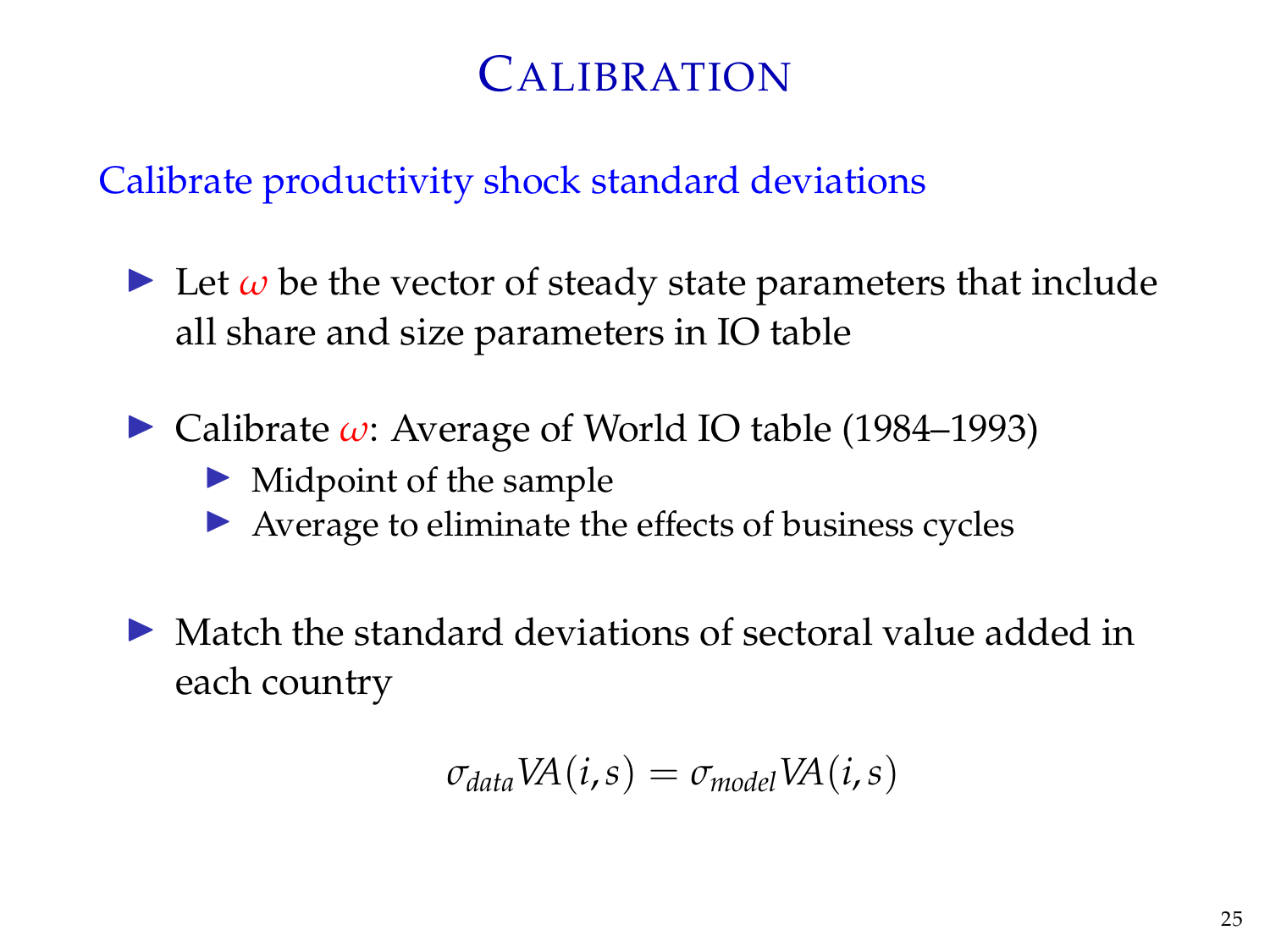## MODEL FIT

|                                    | Data | Model |
|------------------------------------|------|-------|
| <b>Standard deviations</b>         |      |       |
| Output                             | 1.3  | 1.5   |
| Consumption                        | 1.2  | 1.0   |
| Investment                         | 3.8  | 3.3   |
| Manufacturing real value added     | 2.7  | 2.7   |
| Non-manufacturing real value added | 1.4  | 1.4   |
|                                    |      |       |
| Autocorrelation                    |      |       |
| Output                             | 0.32 | 0.26  |
| Consumption                        | 0.35 | 0.23  |
| Investment                         | 0.39 | 0.47  |
| Manufacturing real value added     | 0.25 | 0.12  |
| Non-manufacturing real value added | 0.32 | 0.3   |

Notes: The second moments reported in both the model and the data are taken as median across countries using HP filtered data between 1971 and 2007.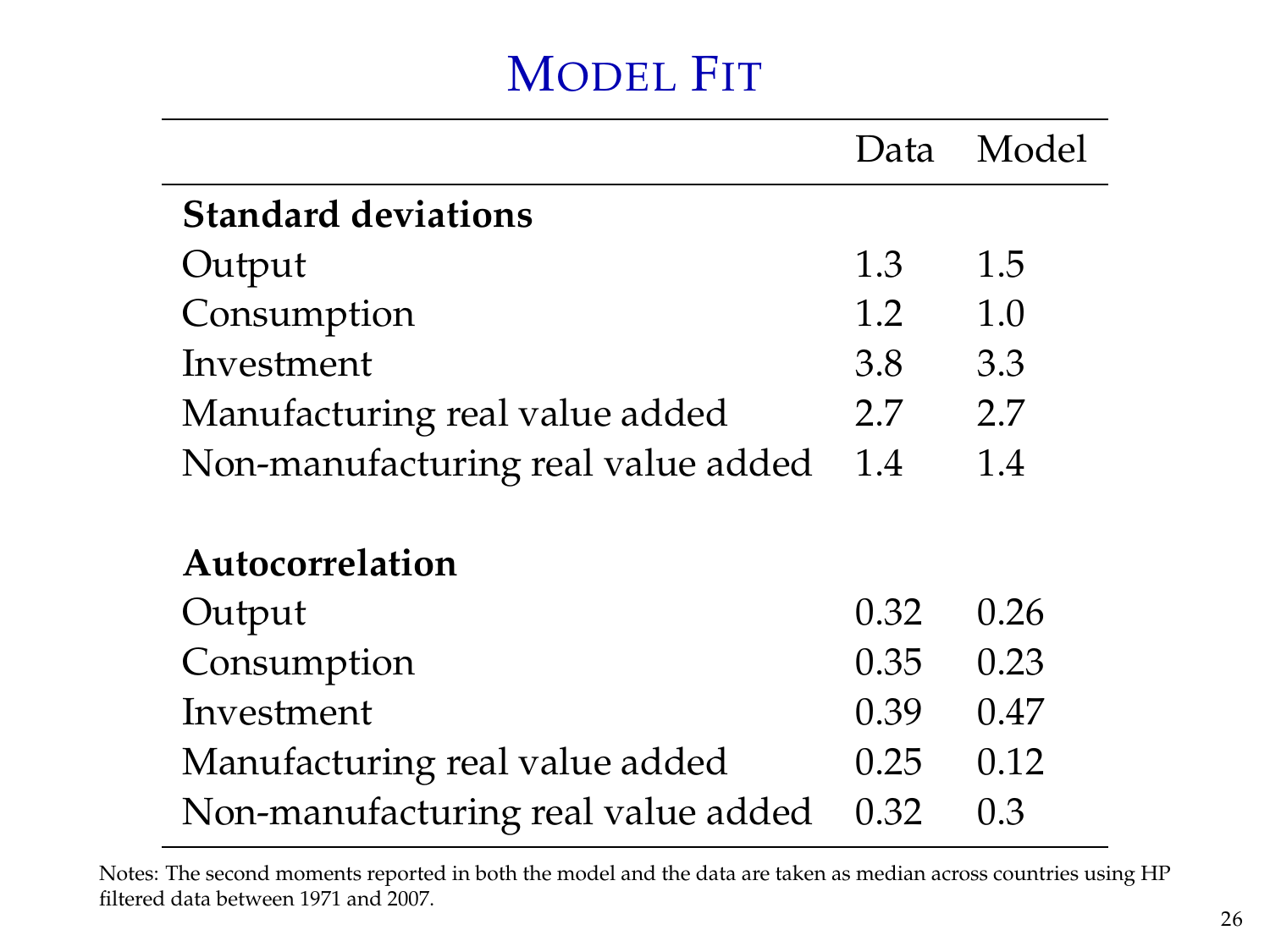## DECOMPOSITION: WORLD IO TABLE

#### TABLE: General World IO table

|    |                         |       |             | $ $ CA CA US US CA US $ $ GO                                                      |       |
|----|-------------------------|-------|-------------|-----------------------------------------------------------------------------------|-------|
|    |                         |       |             | s1 s2 s1 s2 final final                                                           |       |
|    |                         |       |             | CA s1   $M_{11}$ $M_{12}$ $M_{13}$ $M_{14}$ $F_{11}$ $F_{12}$                     |       |
|    |                         |       |             | CA s2 $M_{21}$ $M_{22}$ $M_{23}$ $M_{24}$ $F_{21}$ $F_{22}$ $Q_2$                 |       |
|    |                         |       |             | US s1 $M_{31}$ $M_{32}$ $M_{33}$ $M_{34}$ $F_{31}$ $F_{32}$ $Q_3$                 |       |
| US |                         |       |             | $S2 \mid M_{41} \mid M_{42} \mid M_{43} \mid M_{44} \mid F_{41} \mid F_{42} \mid$ | $Q_4$ |
| VA | $V_1$ $V_2$ $V_3$ $V_4$ |       |             |                                                                                   |       |
|    | O <sub>1</sub>          | $Q_2$ | $Q_3$ $Q_4$ |                                                                                   |       |

Notes: *M* is *IS*  $\times$  *IS*, *V* is *IS*  $\times$  1, *Q* is *IS*  $\times$  1 and *F* is *IS*  $\times$  *I*.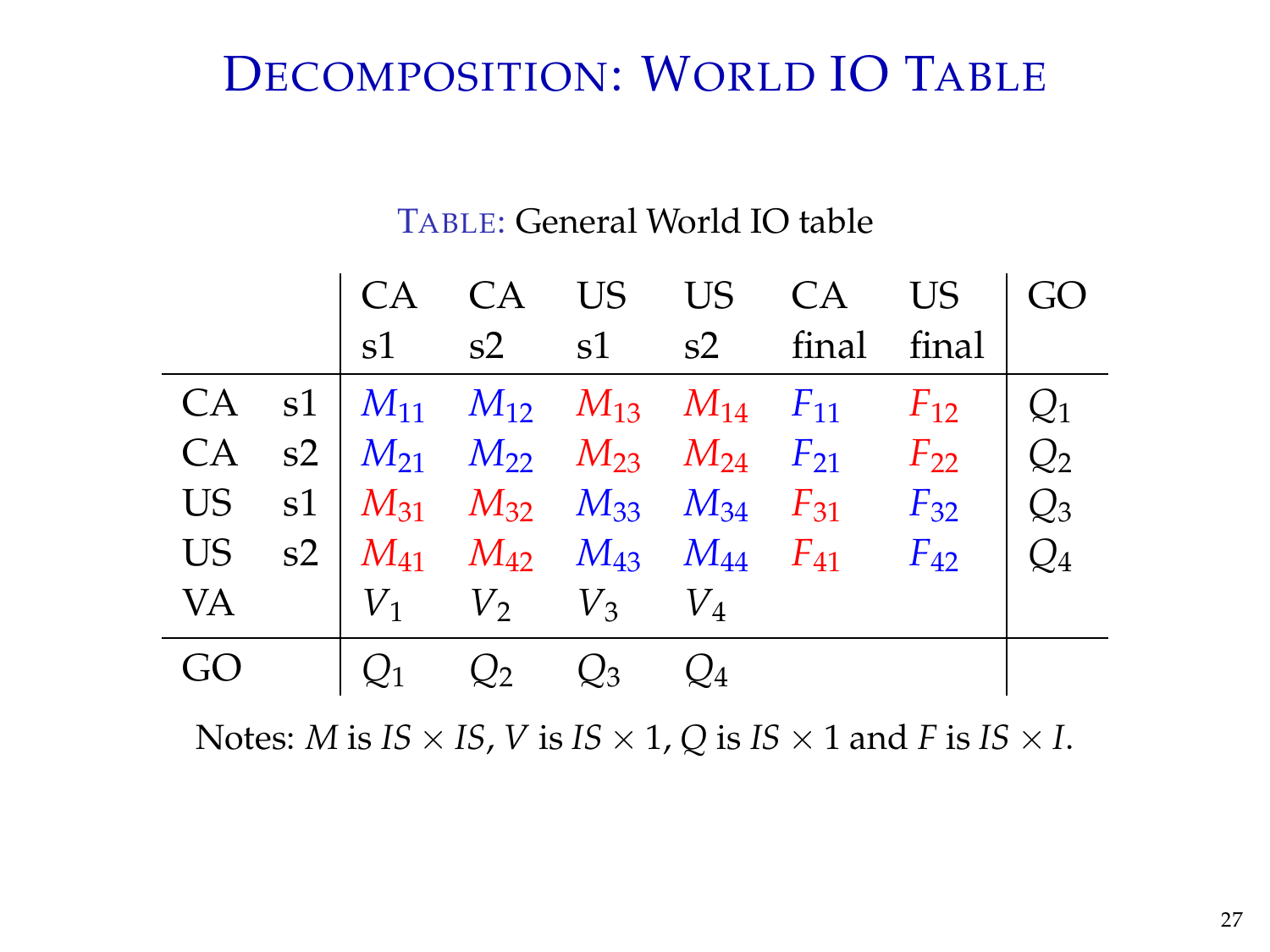## EXPERIMENT 1: WORLD IO TABLE CHANGE

- $\blacktriangleright$  Fix shock processes
- $\triangleright$  We solve the model corresponding to each year
- **IDenote**  $\omega$ (*year*) to be the steady state for each year
- $\triangleright$  Calibrate  $\omega(\text{year})$  using 11-year rolling mean WIOT and solve model
	- $\triangleright$  Mean of WIOT 1985-1995 → *ω*(1990) → *σ*<sup>Y</sup><sub>1990</sub>
	- $\triangleright$  Mean of WIOT 1986-1996 → *ω*(1991) → *σ*<sup>Y</sup><sub>1991</sub>
	- $\triangleright$  Mean of WIOT 1987-1997 → *ω*(1992) → *σ*<sup>Y</sup><sub>1992</sub>
	- $\triangleright$  *σ*<sup>Y</sup><sub>1992</sub> *σ*<sup>Y</sup><sub>1990</sub> is the effect of World IO changes between 1990 and 1992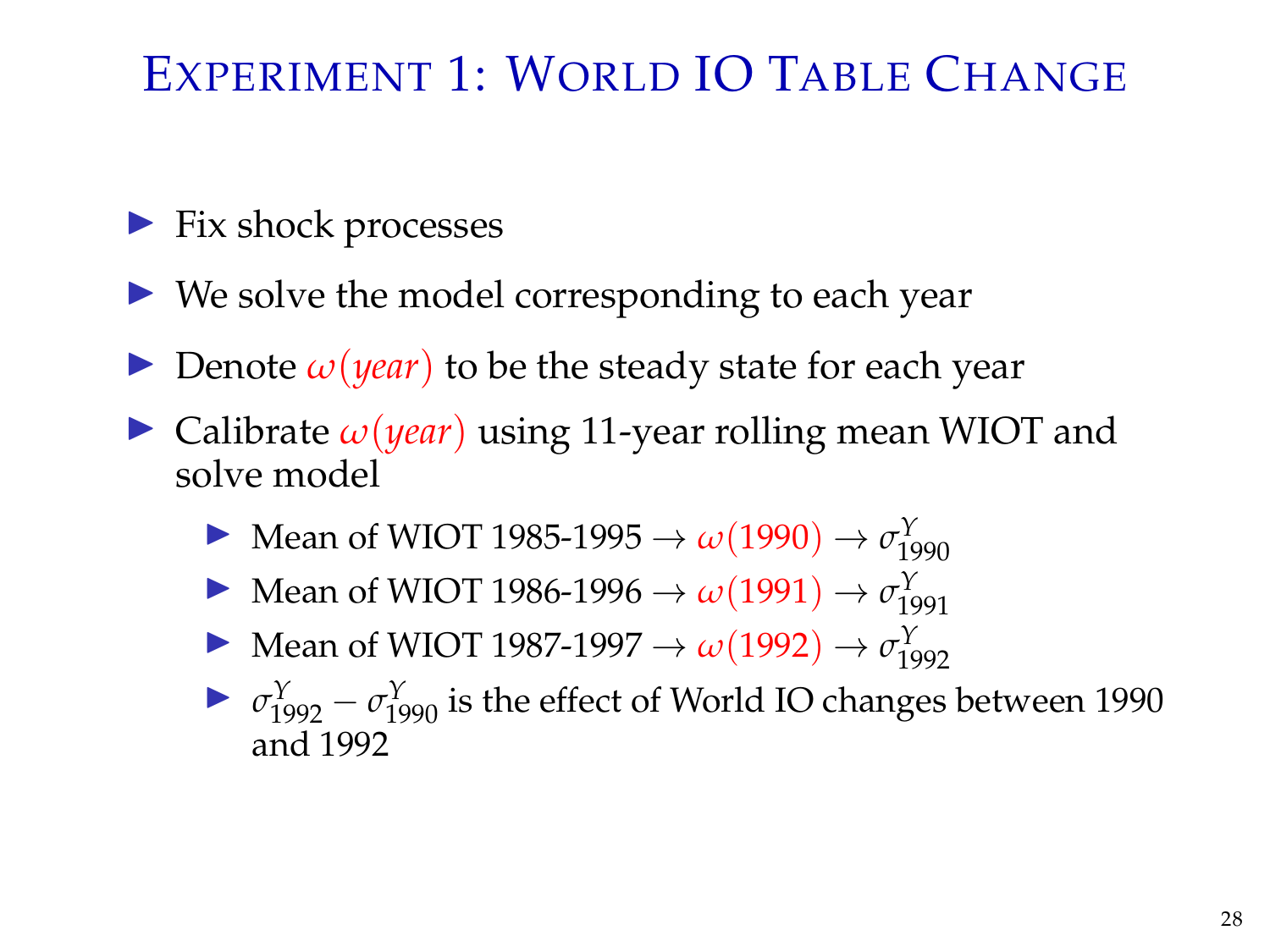### **DECOMPOSITION**

 $\triangleright$  Total effects include several changes such as changes in

- 1. international input-output linkages
- 2. relative sector sizes
- 3. relative country sizes
- 4. domestic input-output linkages
- 5. value added shares in production
- $\triangleright$  Goal is to isolate the effects of these changes.
- $\blacktriangleright$  Focus on (1) and (2)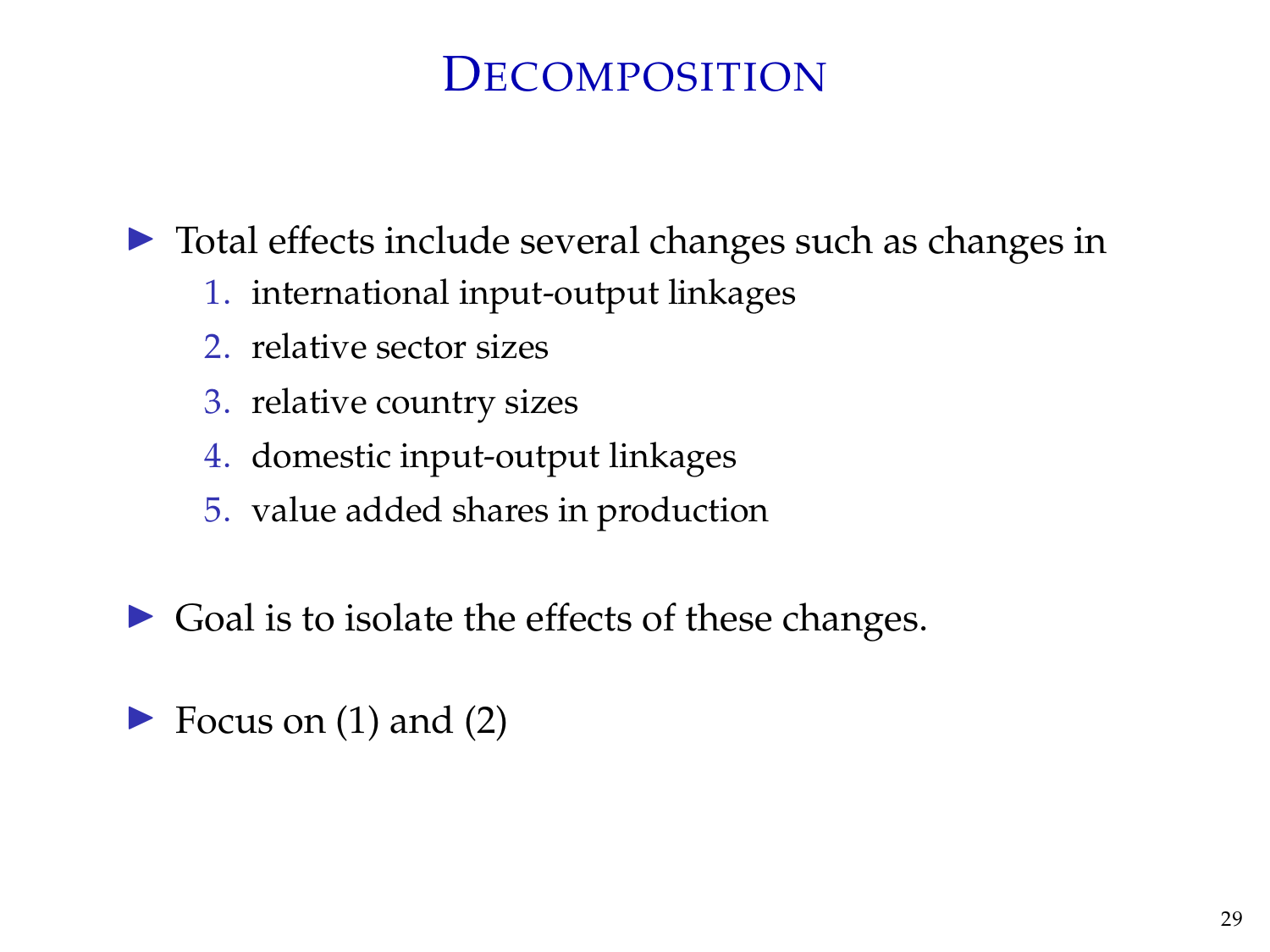## EXPERIMENT 2: INTERNATIONAL LINKAGES

Goal: Isolate changes due to openness from others such as sectoral compositions of inputs and sector sizes

- ▶ Construct hypothetical *WIOT* at each year T
	- $\triangleright$  Use information in both *T* and *T* − 1
	- In *WIOT*, *only* international dimension changes based on WIOT at *T*
- $\triangleright$  Calibrate  $\omega$ (*year*) using *WIOT* and solve model
	- Actual WIOT 1990  $\rightarrow \omega(1990) \rightarrow \sigma_{1990}^Y$
	- $\blacktriangleright$  Hypothetical *WIOT* 1991 → *ω*(1991) →  $\tilde{\sigma}_{1991}^Y$
	- $\triangleright$   $\widetilde{\sigma}_{1991}^{Y} \sigma_{1990}^{Y}$  is the effect of international linkage changes<br>het your 1990 and 1991 between 1990 and 1991
- $\blacktriangleright$  Accumulate the effects over time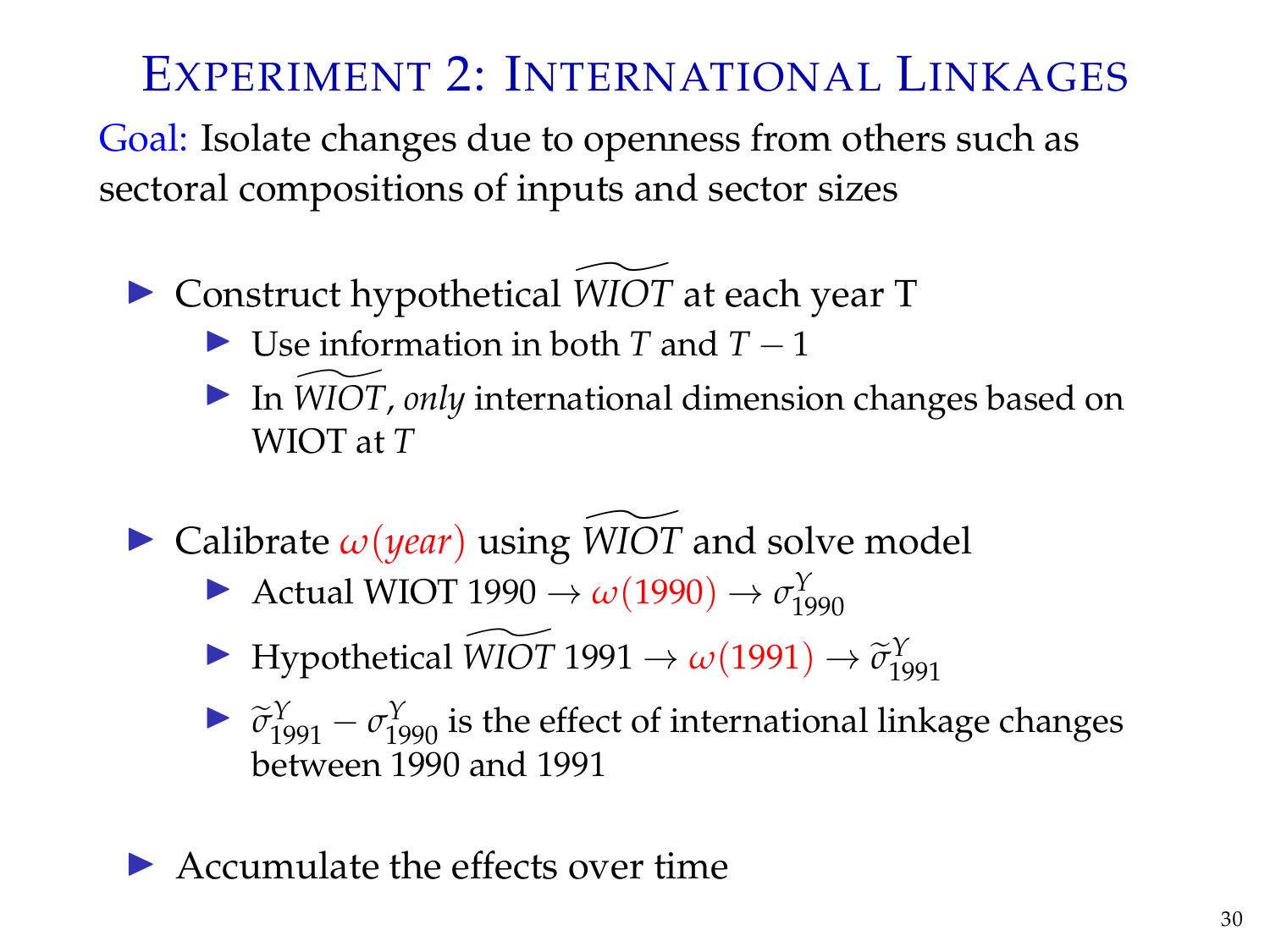### EXPERIMENT 2: INTERNATIONAL LINKAGES

|           |    | Construction of WIOT |       |                   |          |                                                       |           |                 |  |
|-----------|----|----------------------|-------|-------------------|----------|-------------------------------------------------------|-----------|-----------------|--|
|           |    | CA <sup></sup>       | CA    | <b>US</b>         | US CA    |                                                       | <b>US</b> | GO              |  |
|           |    | s1                   | s2    | $s1$ $s2$         |          | final                                                 | final     |                 |  |
| СA        | s1 | $m_{11}$             |       |                   |          | $m_{12}$ $m_{13}$ $m_{14}$ $f_{11}$                   | $f_{12}$  | $\mathcal{Q}_1$ |  |
| CA        | s2 |                      |       |                   |          | $m_{21}$ $m_{22}$ $m_{23}$ $m_{24}$ $f_{21}$ $f_{22}$ |           | Q <sub>2</sub>  |  |
| <b>US</b> | s1 | $m_{31}$             |       | $m_{32}$ $m_{33}$ | $m_{34}$ | $f_{31}$                                              | $f_{32}$  | $Q_3$           |  |
| US        | s2 | $m_{41}$             |       | $m_{42}$ $m_{43}$ | $m_{44}$ | $f_{41}$                                              | $f_{42}$  | $Q_4$           |  |
| <b>VA</b> |    | $v_1$                | $v_2$ | $v_3$             | $v_4$    |                                                       |           |                 |  |
|           |    |                      |       | $Q_3$             |          |                                                       |           |                 |  |
|           |    |                      |       |                   |          | $\lambda$                                             |           |                 |  |

where technical coefficients  $m_{ij} = \frac{M_{ij}}{O_i}$  $\frac{M_{ij}}{Q_j}$  and  $f_{ij} = \frac{F_{ij}}{Q_i}$  $\frac{Y_{ij}}{Q_i}$  and  $v_i = \frac{V_i}{Q_i}$ *Qi*

- $\blacktriangleright$  Keep shares of VA in GO
- **I** Keep  $m_{11} + m_{31}$
- $\blacktriangleright$  Change  $m_{11}/m_{31}$ , recover M's
- $\triangleright$  Calculate *F* = *GO* − *M*, change  $f_{11}/f_{21}$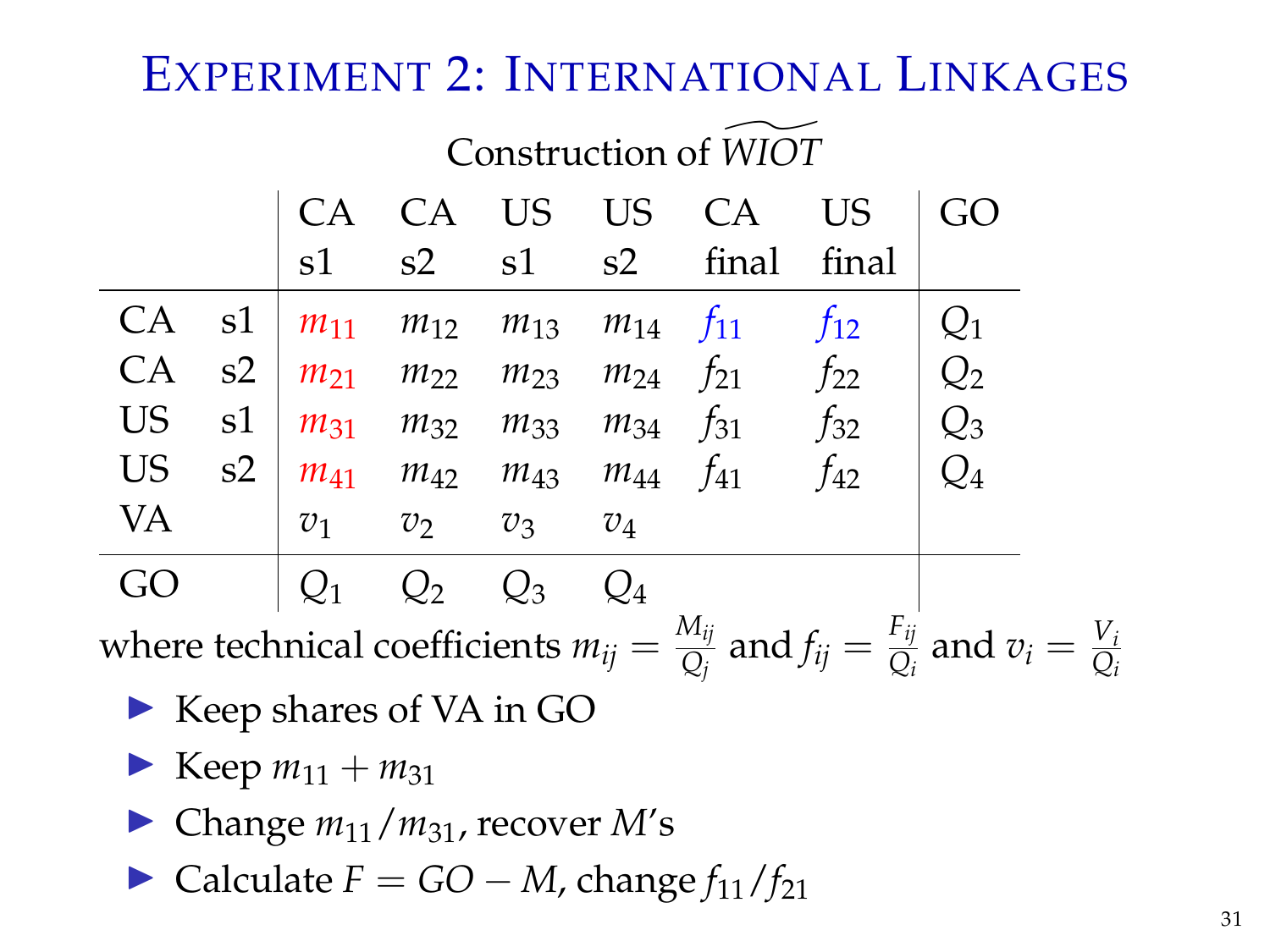## EXPERIMENT 3: RELATIVE SECTORAL SIZE

Goal: Isolate changes due to sector size from others such as sectoral compositions of inputs, country sizes

- ▶ Construct hypothetical *WIOT* at each year T
	- $\blacktriangleright$  Use information in both *T* and *T* − 1
	- ▶ In *WIOT*, *only* relative sector sizes based on WIOT at *T*
- $\triangleright$  Calibrate  $\omega$ (*year*) using *WIOT* and solve model
	- Actual WIOT 1990  $\rightarrow \omega(1990) \rightarrow \sigma_{1990}^Y$
	- $\blacktriangleright$  Hypothetical *WIOT* 1991 → *ω*(1991) →  $\tilde{\sigma}_{1991}^Y$
	- $\triangleright$   $\widetilde{\sigma}_{1991}^{Y} \sigma_{1990}^{Y}$  is the effect of international linkage changes<br>hatuson 1990 and 1991 between 1990 and 1991
- $\blacktriangleright$  Accumulate the effects over time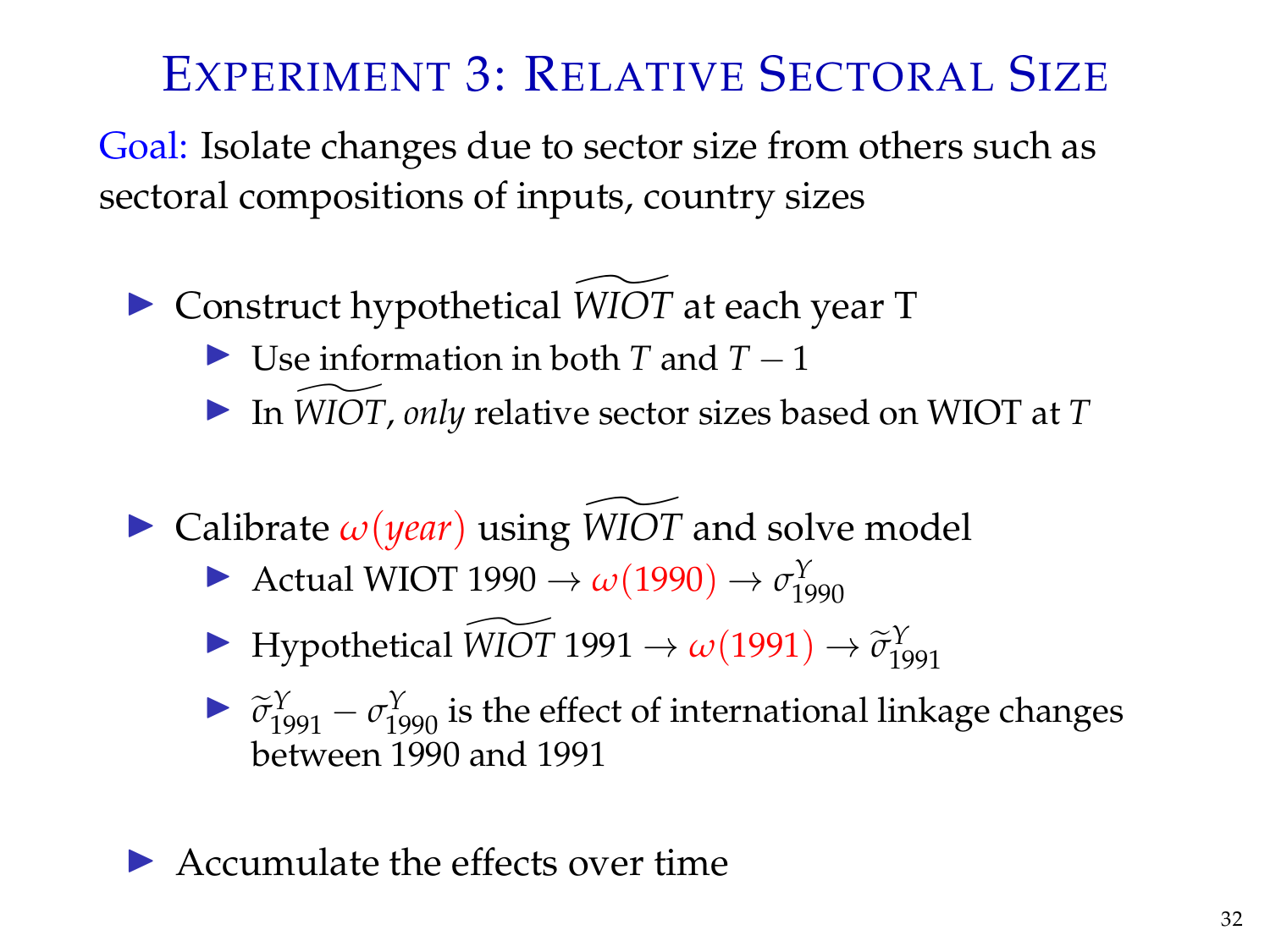## EXPERIMENT 3: RELATIVE SECTORAL SIZE

|           |    | Construction of WIOT |                |       |       |                                                       |          |                 |
|-----------|----|----------------------|----------------|-------|-------|-------------------------------------------------------|----------|-----------------|
|           |    | $\bigcap$ $\bigcap$  |                |       |       | CA US US CA                                           | US.      |                 |
|           |    | s1                   | s2             |       |       | s1 s2 final                                           | final    |                 |
| CA        |    |                      |                |       |       | s1 $m_{11}$ $m_{12}$ $m_{13}$ $m_{14}$ $f_{11}$       | $f_{12}$ |                 |
| CA        | s2 |                      |                |       |       | $m_{21}$ $m_{22}$ $m_{23}$ $m_{24}$ $f_{21}$ $f_{22}$ |          | $\mathcal{Q}_2$ |
| <b>US</b> | s1 |                      |                |       |       | $m_{31}$ $m_{32}$ $m_{33}$ $m_{34}$ $f_{31}$ $f_{32}$ |          | $\mathcal{Q}_3$ |
| <b>US</b> | s2 |                      |                |       |       | $m_{41}$ $m_{42}$ $m_{43}$ $m_{44}$ $f_{41}$          | $f_{42}$ | $\mathcal{Q}_4$ |
| VA        |    | $\mathcal{V}_1$      | v <sub>2</sub> | $v_3$ | $v_4$ |                                                       |          |                 |
|           |    |                      |                |       |       |                                                       |          |                 |

where technical coefficients  $m_{ij} = \frac{M_{ij}}{O_i}$  $\frac{M_{ij}}{Q_j}$  and  $f_{ij} = \frac{F_{ij}}{Q_i}$  $\frac{F_{ij}}{Q_i}$  and  $v_i = \frac{V_i}{Q_i}$ *Qi*

$$
\blacktriangleright
$$
 Change  $Q_1/Q_2$ 

 $\triangleright$  Calculate *F* = *GO* − *M*, keep  $f_{11}/f_{21}$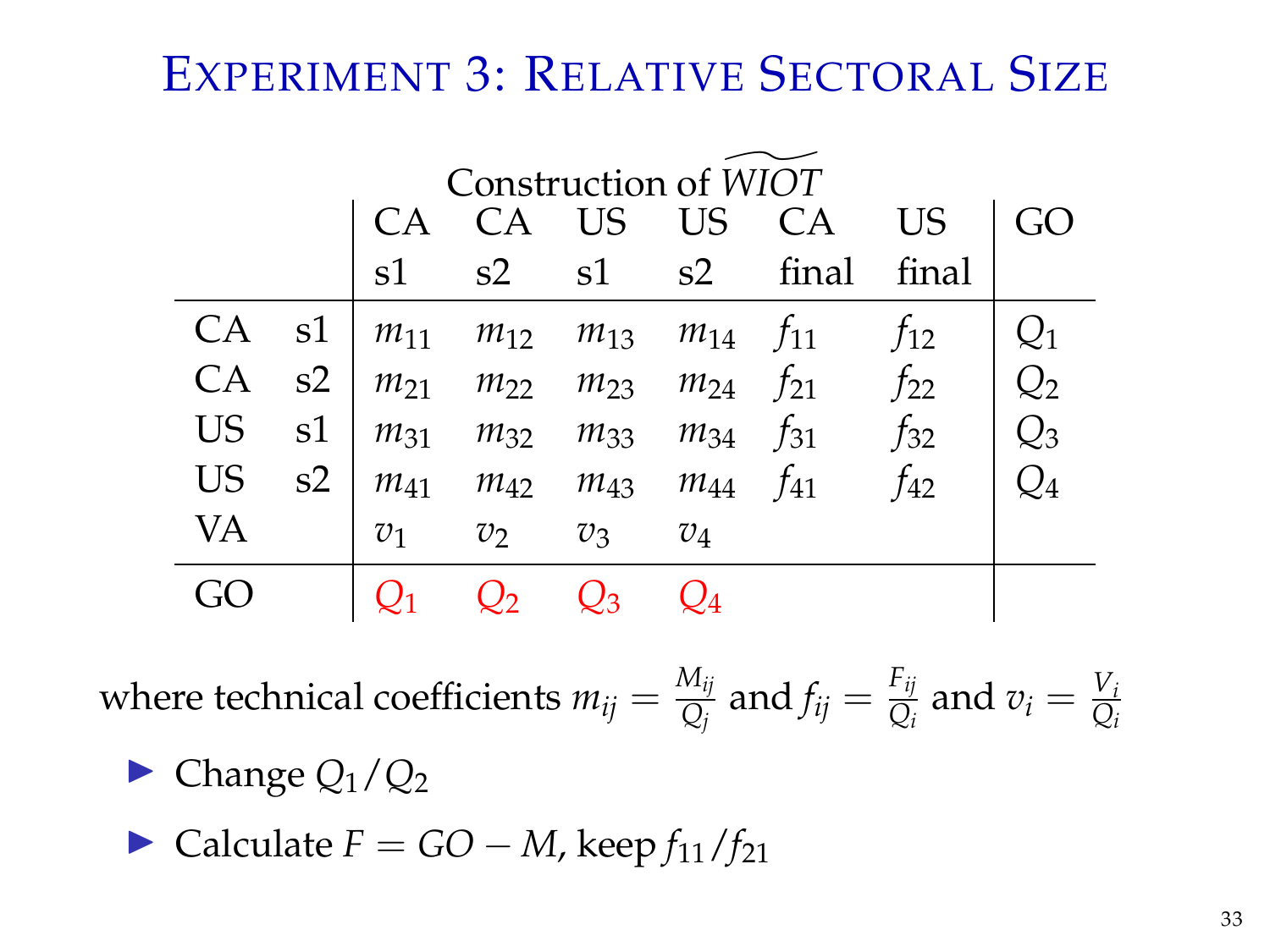# WORLD IO CHANGES & CHANGING **VOLATILITIES**

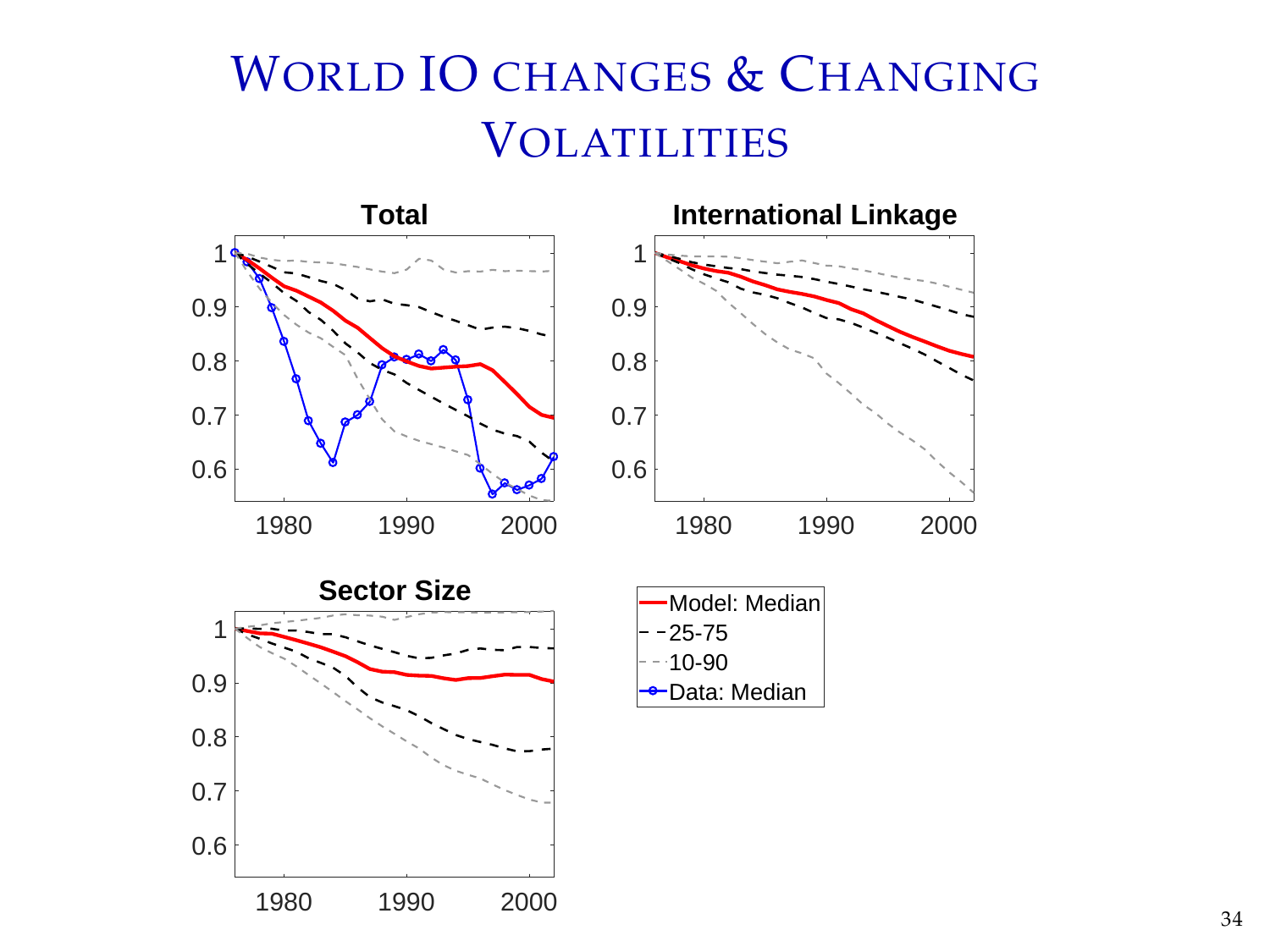# WORLD IO CHANGES & CHANGING OUTPUT VOLATILITIES: HETEROGENEITY

[All countries](#page-45-0) [Relative Sizes](#page-44-0)





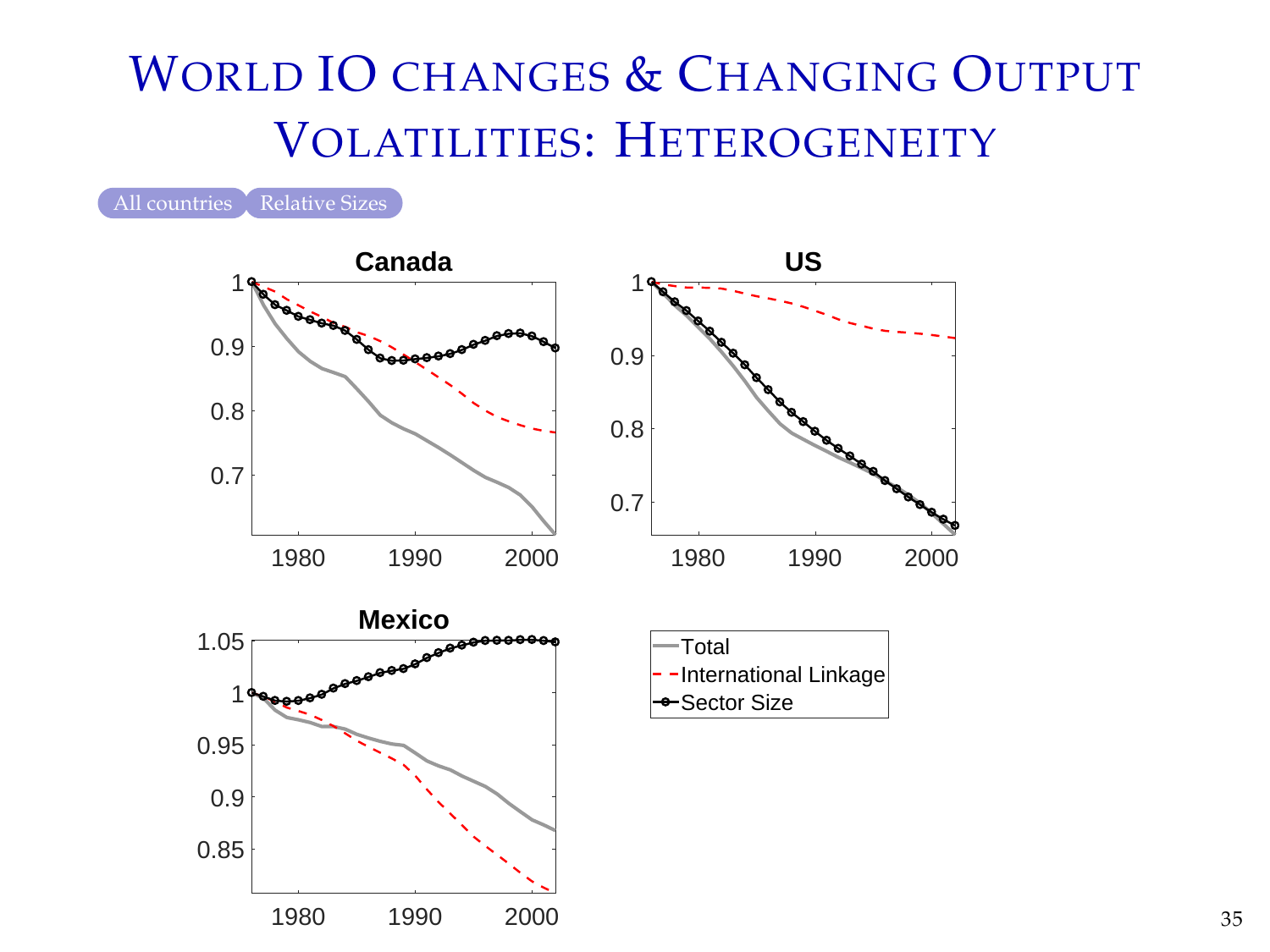# INTERNATIONAL LINKAGE CHANGES' EFFECTS ON VOLATILITY

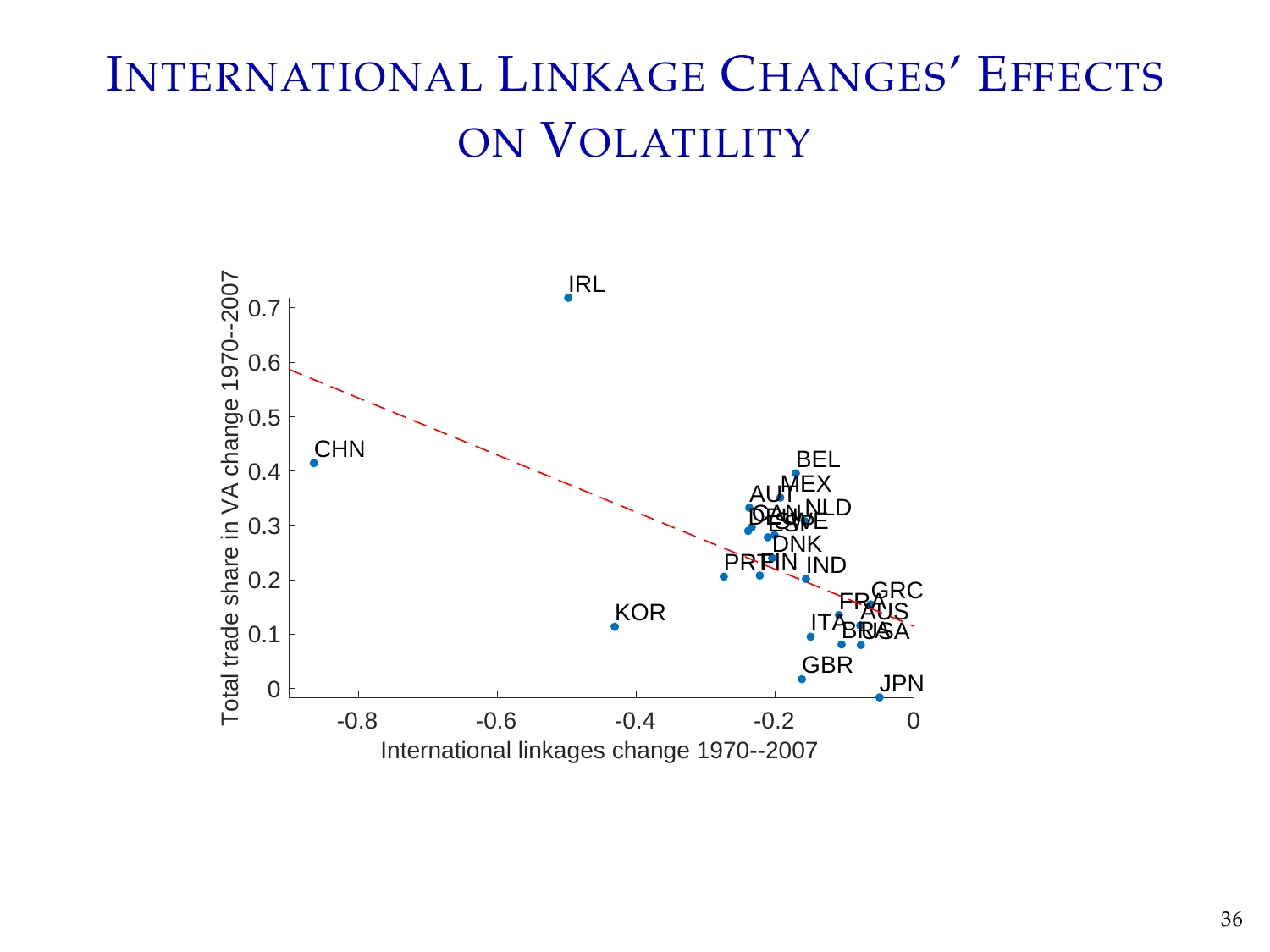# RELATIVE SECTOR SIZE CHANGES' EFFECTS ON VOLATILITY

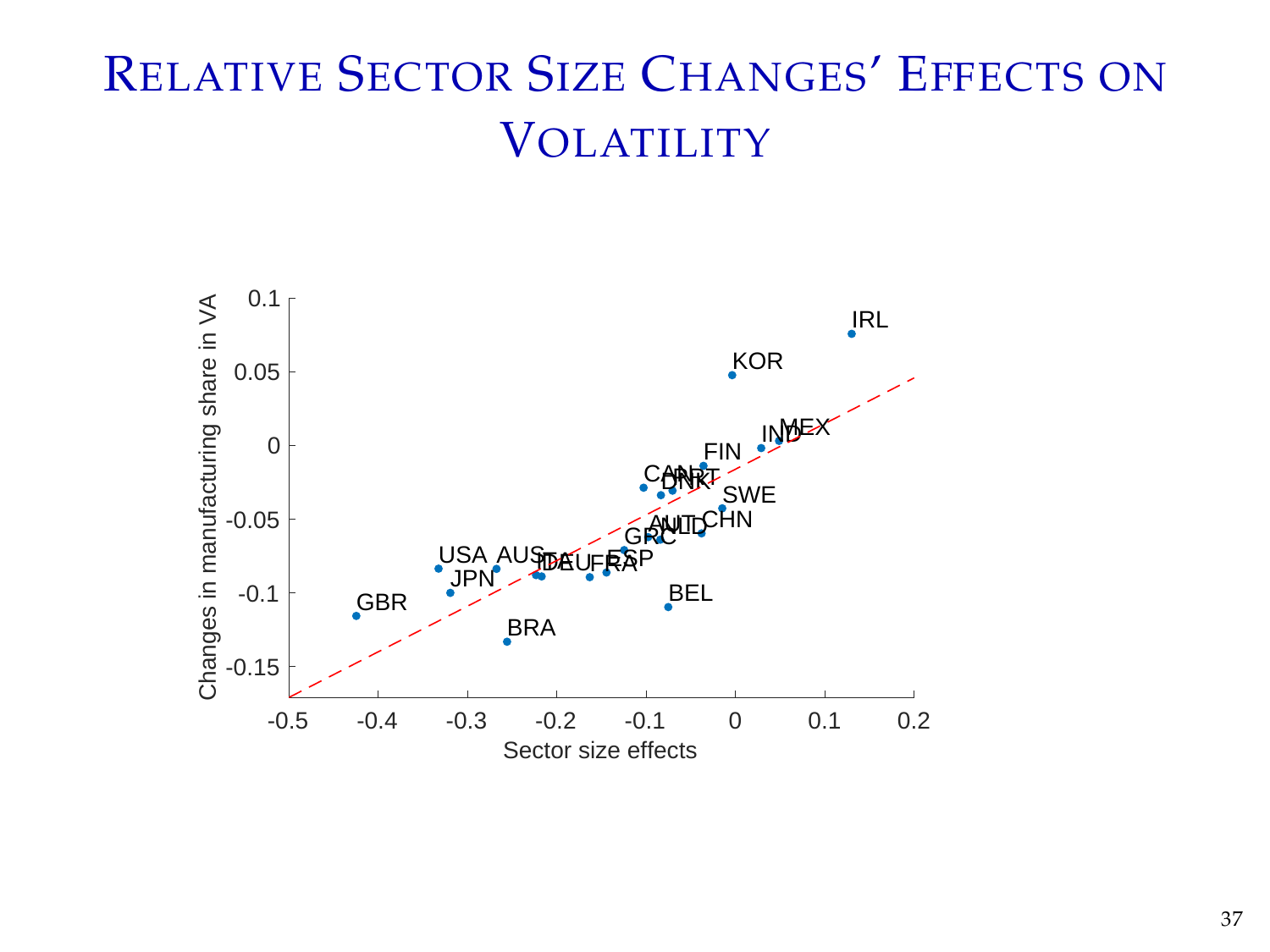#### OTHER VARIABLES

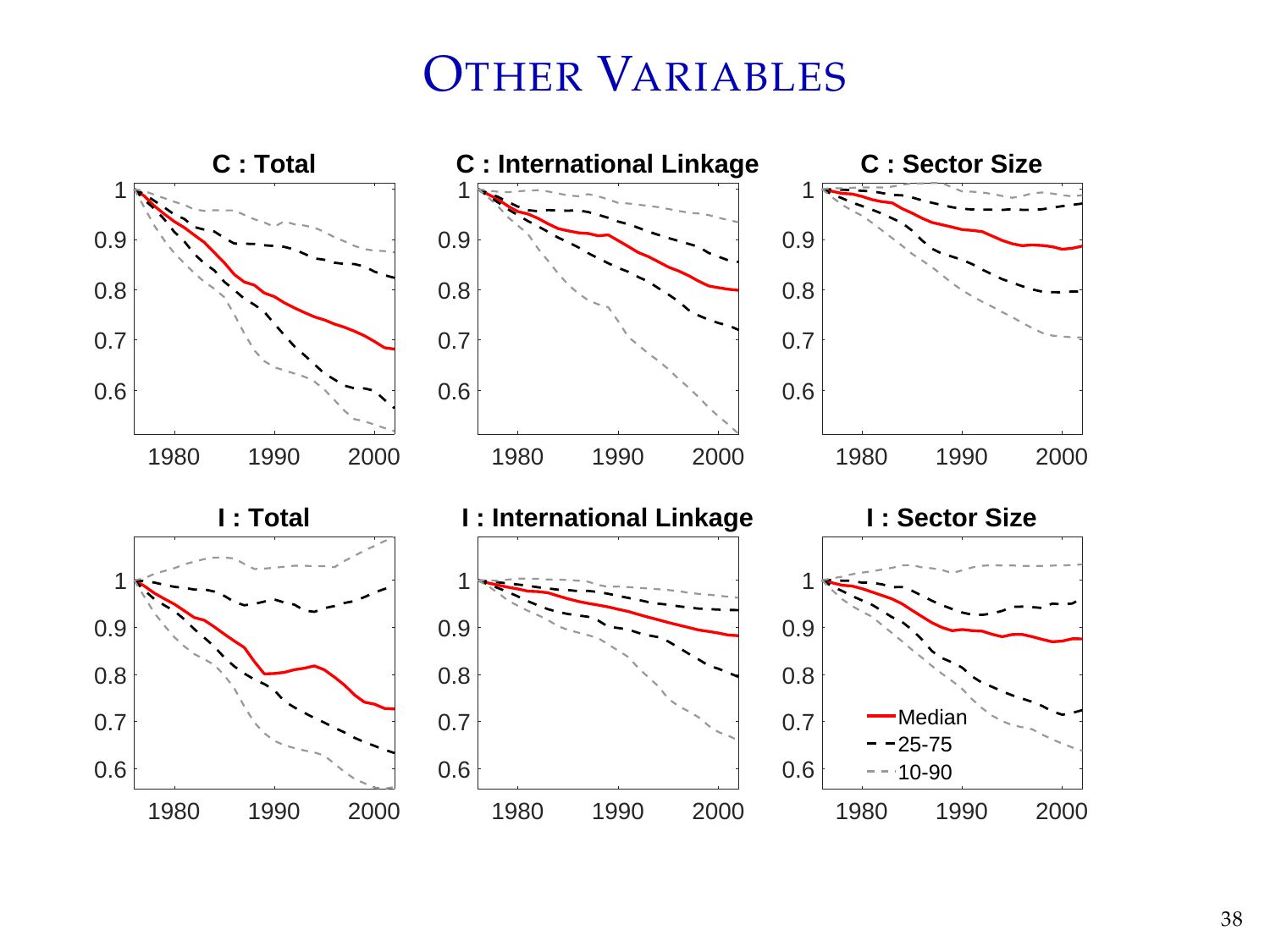### INSPECTING MECHANISM

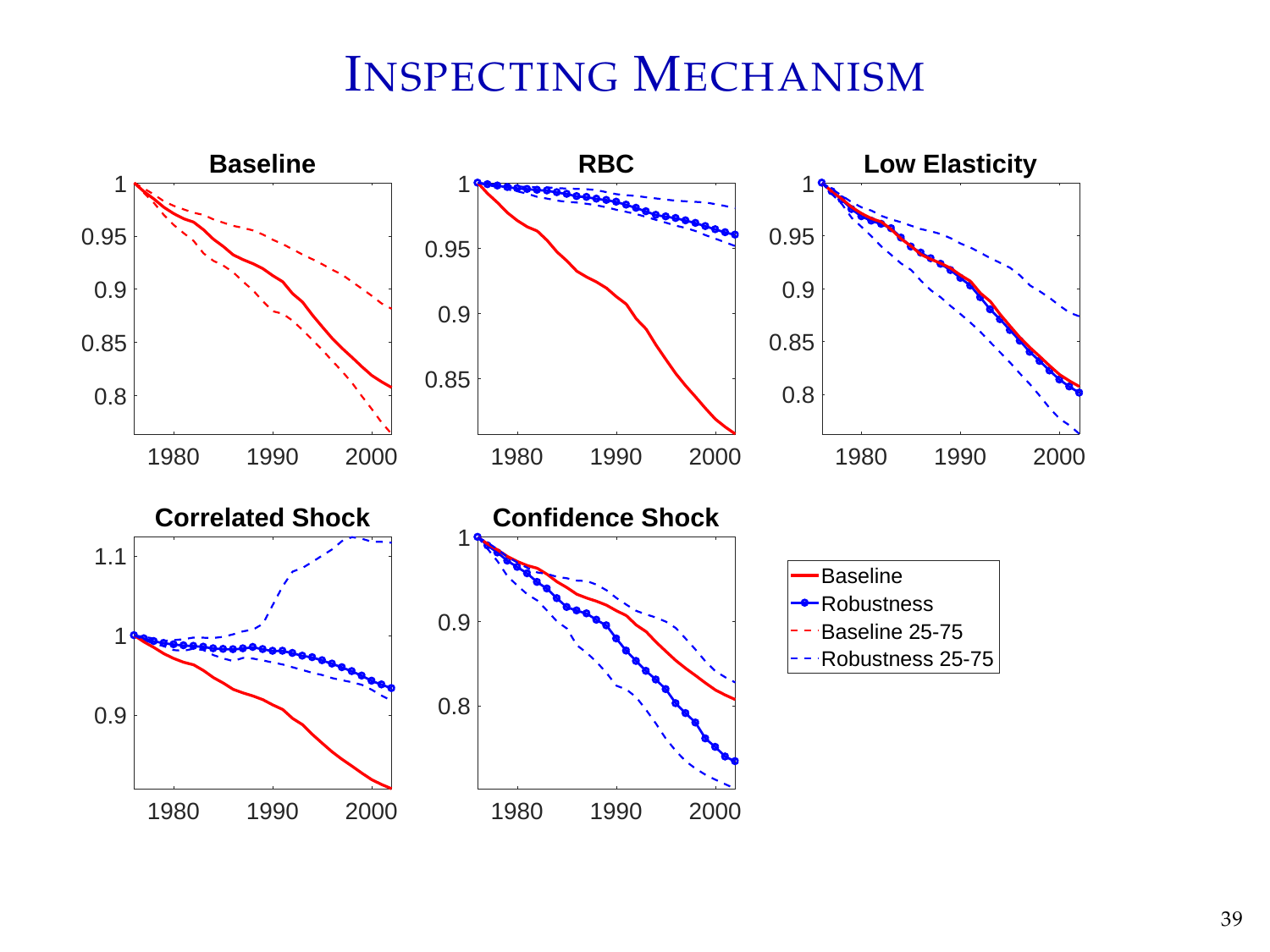# POTENTIAL RISK: CROSS-COUNTRY VALUE ADDED MULTIPLIERS

- $\blacktriangleright$  How much do shocks in one country affect other countries over time?
	- $\triangleright$  Our model can predict foreign shocks can be more important over time
- $\triangleright$  Model provides decomposition but depends on calibrated fixed standard deviations of shocks
	- $\triangleright$  Decomposition exercise is about the long run
	- $\triangleright$  A rare large shock in foreign country as in Great Recession can increase observed volatility with more linkages
		- $\blacktriangleright$  Even when theoretical long run volatility declines
	- $\triangleright$  We next isolate the effects of a unit GDP shock in one country to other countries over time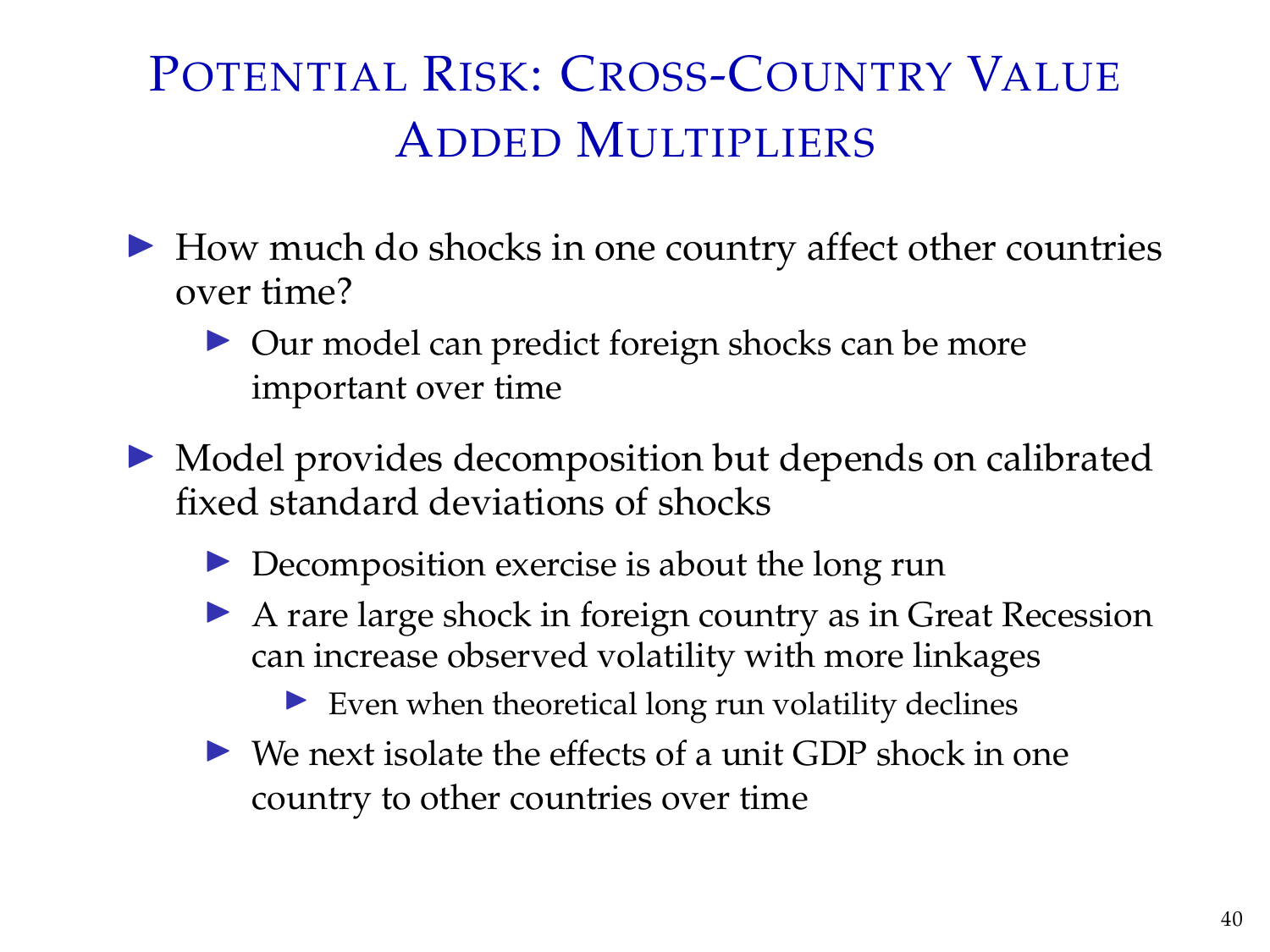# POTENTIAL RISK: CROSS-COUNTRY VALUE ADDED MULTIPLIERS

 $\triangleright$  Define Cross-country value added multipliers

$$
M_{US}^H = \frac{\sum_{h=1}^H \frac{\partial V A_{X,h}}{\partial A_{US,1}}}{\sum_{h=1}^H \frac{\partial V A_{US,h}}{\partial A_{US,1}}} \tag{1}
$$

with *X* as other countries in the sample

- ▶ Over *H* years, if US output goes up by 1%, Country X's output goes up by *M*%
- ▶ Account for *only* degree of transmission of shocks across countries over time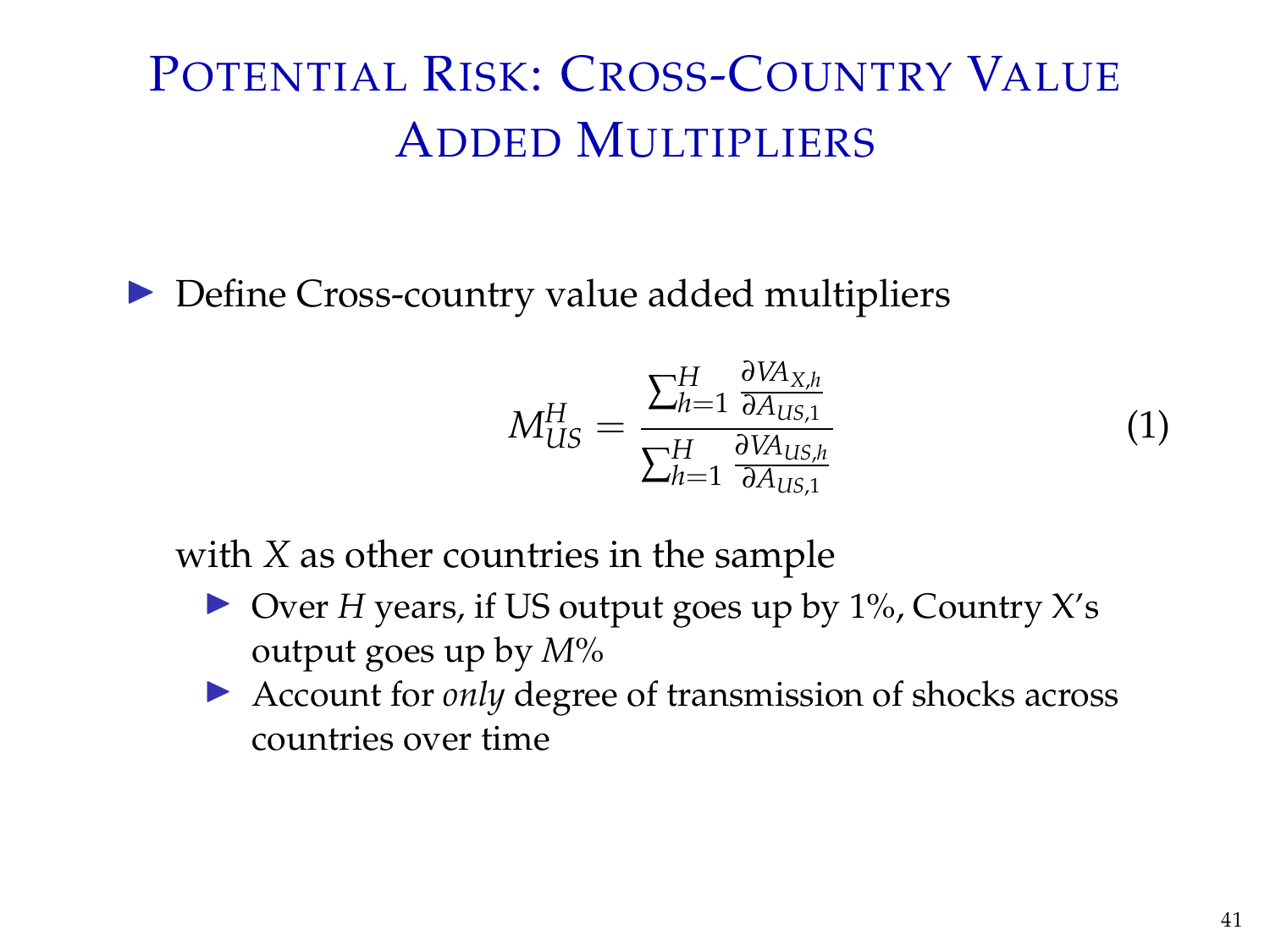#### MULTIPLIERS OVER TIME

*ω*(*year*) based on entire World IO Table change

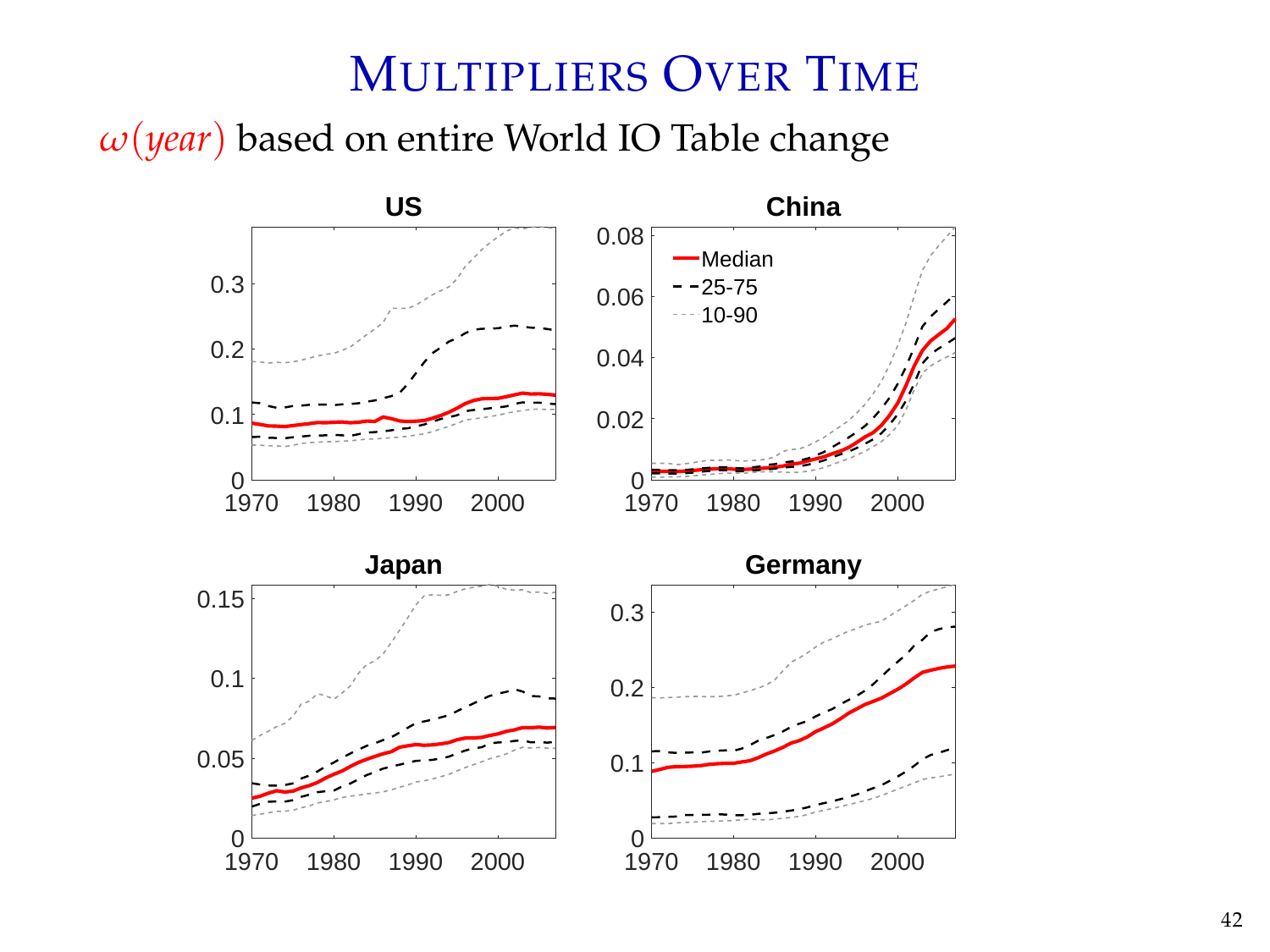### **CONCLUSION**

- $\triangleright$  Our model implies that international linkages explain a sizable change in aggregate volatilities
	- $\triangleright$  Magnitude depends on the mechanism and transmission channels
- $\blacktriangleright$  Increase in potential risk of global recession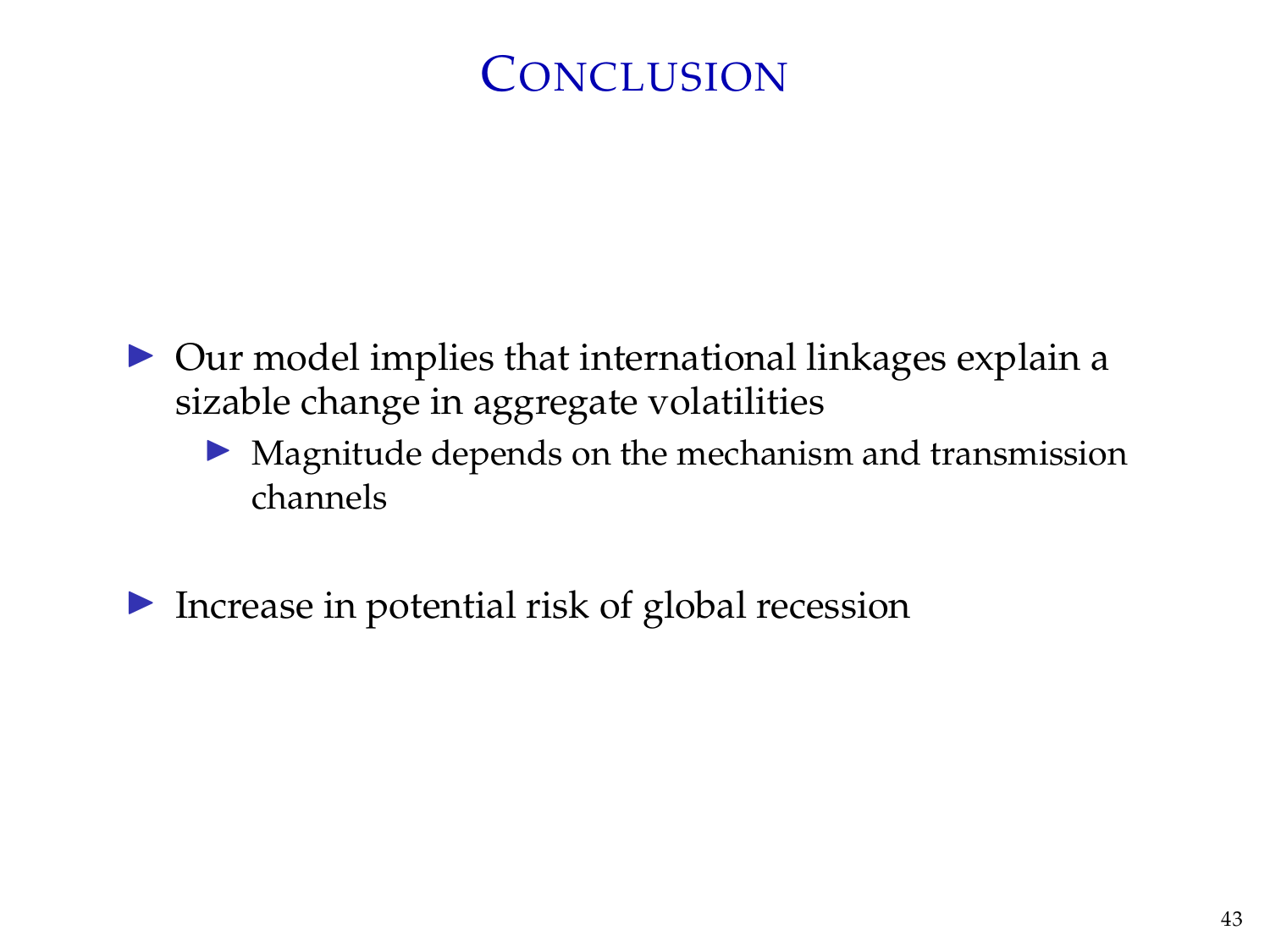#### **EXTRA SLIDES**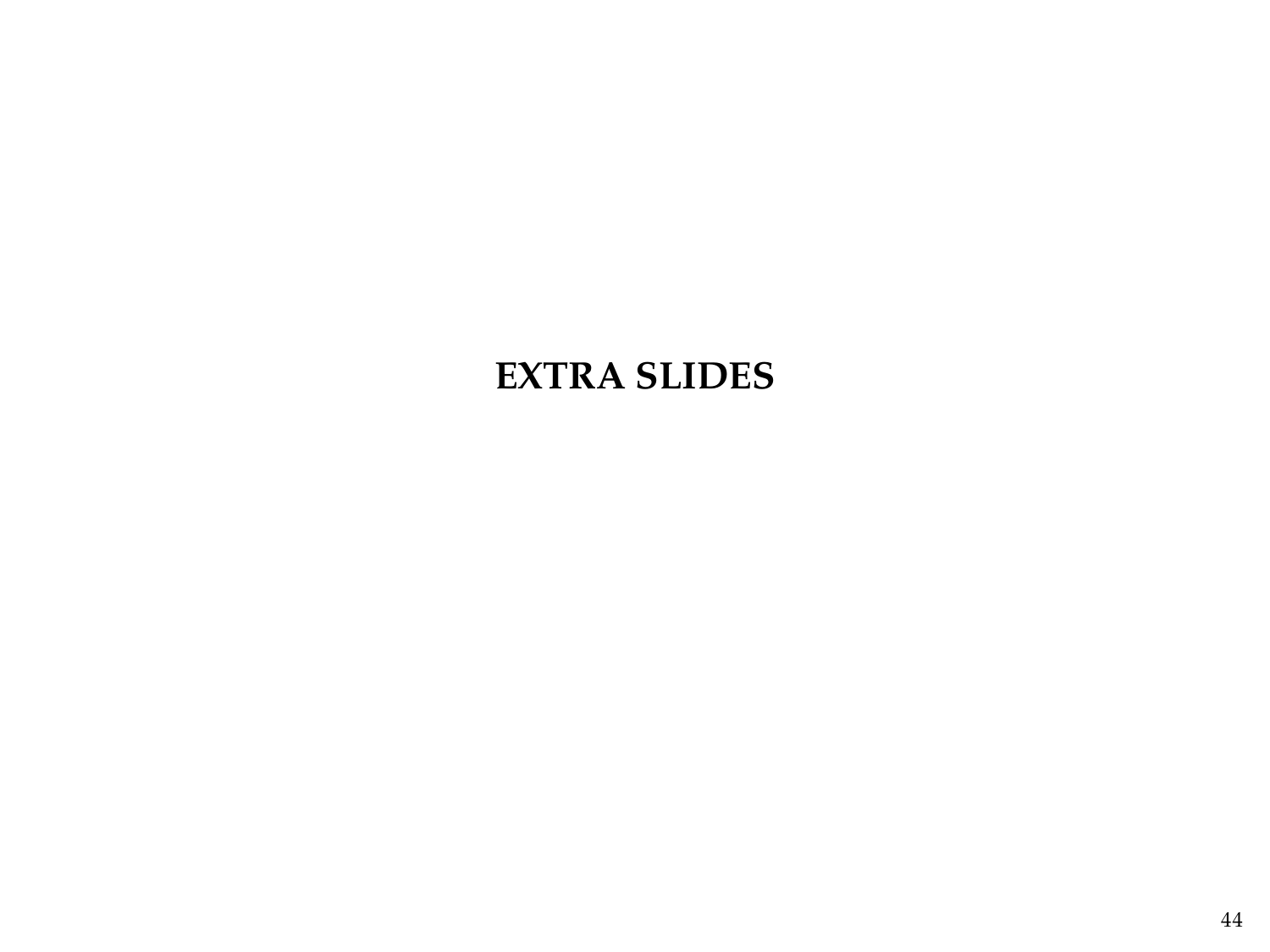### RELATIVE SECTOR SIZES

<span id="page-44-0"></span>